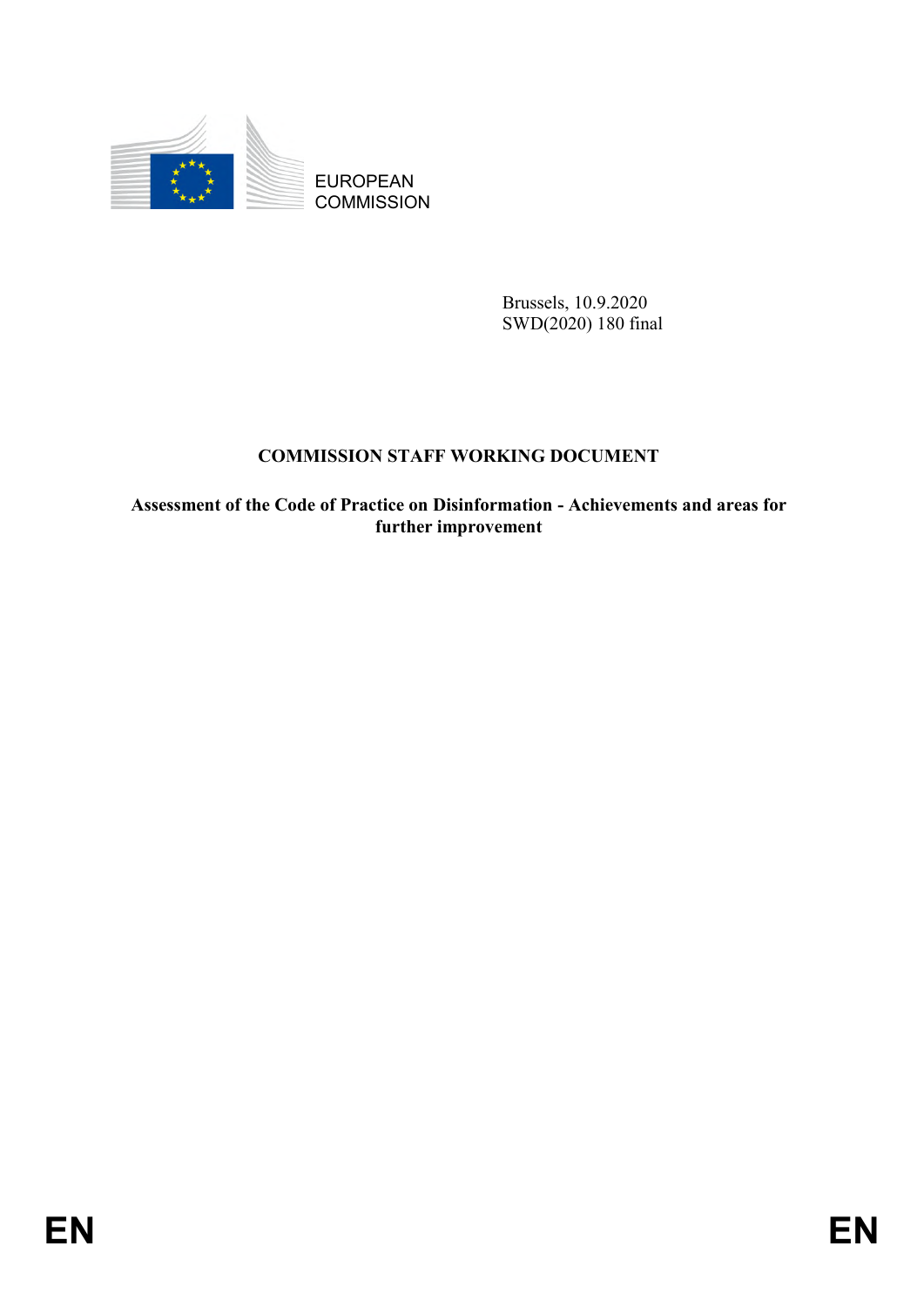## *Disclaimer*

*This document is a European Commission staff working document for information purposes. It does not represent an official position of the Commission on this issue, nor does it anticipate such a position.*

## **Contents**

| 2.             |     |  |  |  |  |  |
|----------------|-----|--|--|--|--|--|
| 3.             |     |  |  |  |  |  |
| 3.1            |     |  |  |  |  |  |
|                | 3.2 |  |  |  |  |  |
| 4.             |     |  |  |  |  |  |
|                |     |  |  |  |  |  |
|                |     |  |  |  |  |  |
|                | 1.  |  |  |  |  |  |
| 2.             |     |  |  |  |  |  |
| 3 <sub>1</sub> |     |  |  |  |  |  |
| 4.             |     |  |  |  |  |  |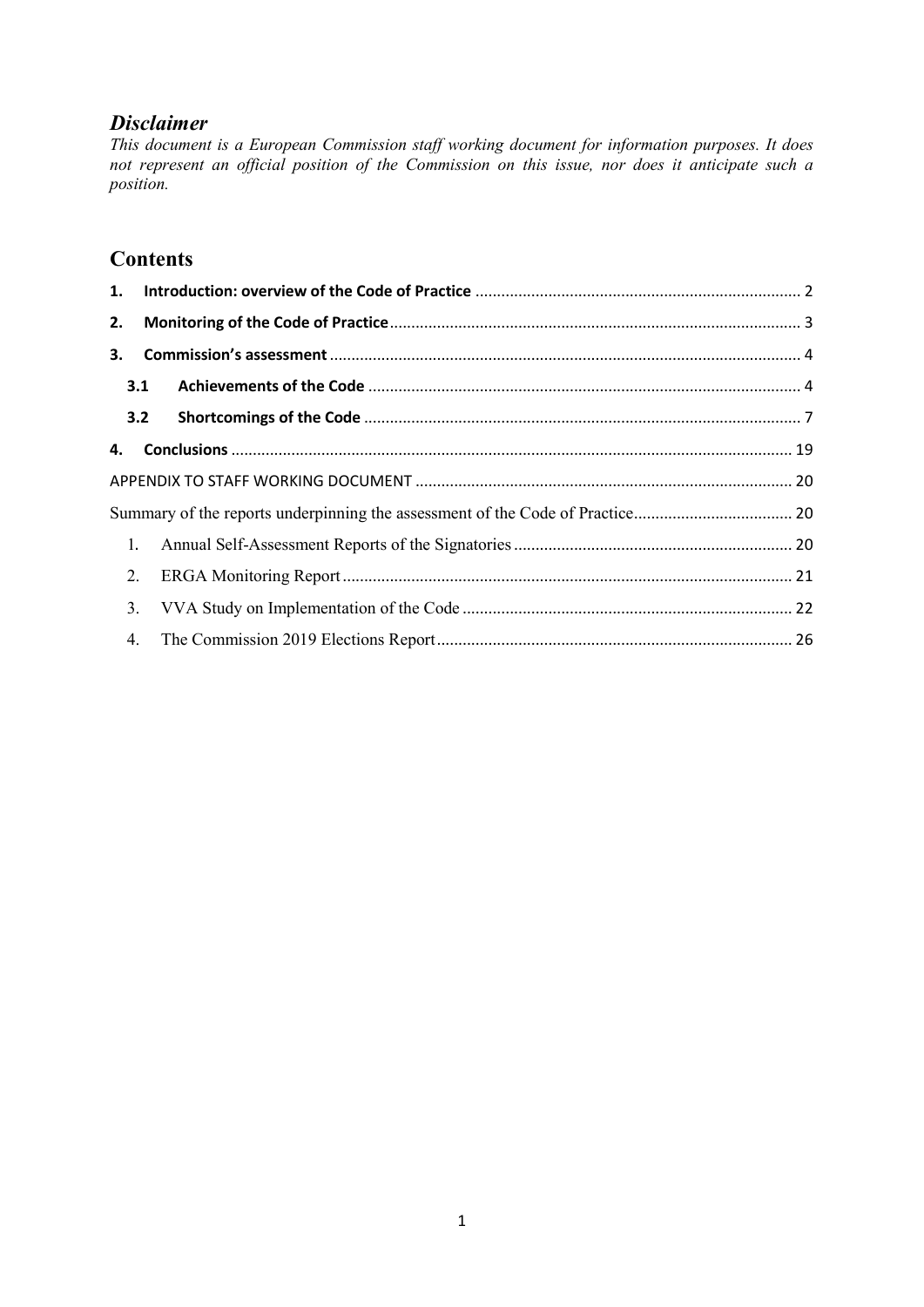# *Assessment of the Code of Practice on Disinformation. Achievements and areas for further improvement*

## <span id="page-2-0"></span>**1. Introduction: overview of the Code of Practice**

This Staff Working Document sets out the key findings of the Commission services' assessment of the implementation and effectiveness of the Code of Practice on Disinformation (the Code)<sup>1</sup> during its initial 12-months period of operation. This assessment is based on (i) the self-assessment reports submitted by the Code's signatories<sup>2</sup>; (ii) the monitoring report provided by the European Regulators Group for Audiovisual Media Services (the ERGA Report)<sup>3</sup>; (iii) a study procured by the Commission from an independent consultancy, Valdani, Vicari and Associates (the VVA Study)<sup>4</sup>; and (iv) the Commission's Report on the 2019 elections to the European Parliament (the Elections Report). <sup>5</sup> A summary of these contributions is attached as an **Appendix.**

One of the signature initiatives originating out of the Commmision's April 2018 *Communication on*  tackling online disinformation: A European Approach (the April 2018 Communication),<sup>6</sup> the Code sets out principles and commitments for online platforms and the advertising sector that its signatories have agreed to implement, on a voluntary basis, to counter online disinformation in the EU. Drafted by a Multistakeholder Forum convened by the Commission<sup>7</sup>, the Code includes a Preamble, a statement of Purposes, and a set of 15 Commitments prefaced by explanatory comments that refer to the objectives of the April 2018 Communication, detail the commitments' scope and purposes, and provide context. The Code's commitments are organised under five pillars:

- A. Scrutiny of ad placements
- B. Political advertising and issue-based advertising
- C. Integrity of services

- D. Empowering consumers
- E. Empowering the research community

<sup>1</sup> <https://ec.europa.eu/digital-single-market/en/news/code-practice-disinformation>

<sup>2</sup> <https://ec.europa.eu/digital-single-market/en/news/annual-self-assessment-reports-signatories-code-practice-disinformation-2019>

<sup>3</sup> <https://erga-online.eu/wp-content/uploads/2020/05/ERGA-2019-report-published-2020-LQ.pdf>

<sup>4</sup> <https://ec.europa.eu/digital-single-market/en/news/study-assessment-implementation-code-practice-disinformation>

<sup>5</sup> [https://ec.europa.eu/commission/presscorner/detail/en/ip\\_20\\_1123](https://ec.europa.eu/commission/presscorner/detail/en/ip_20_1123)

<sup>6</sup> <https://ec.europa.eu/digital-single-market/en/news/communication-tackling-online-disinformation-european-approach>

<sup>7</sup> The Multistakeholder Forum consistied of a "Working Group" composed of the major online platforms and associations from the advertising sector as well as a "Sounding Board" composed of representatives of the media, academia and civil society. The Working Group drafted the Code, and the Sounding Board provided advice and an Opinion on the Code. The Code was published on 26 September, along with the Opinion of the Sounding Board. [https://ec.europa.eu/digital-single-market/en/news/code-practice](https://ec.europa.eu/digital-single-market/en/news/code-practice-disinformation)[disinformation.](https://ec.europa.eu/digital-single-market/en/news/code-practice-disinformation)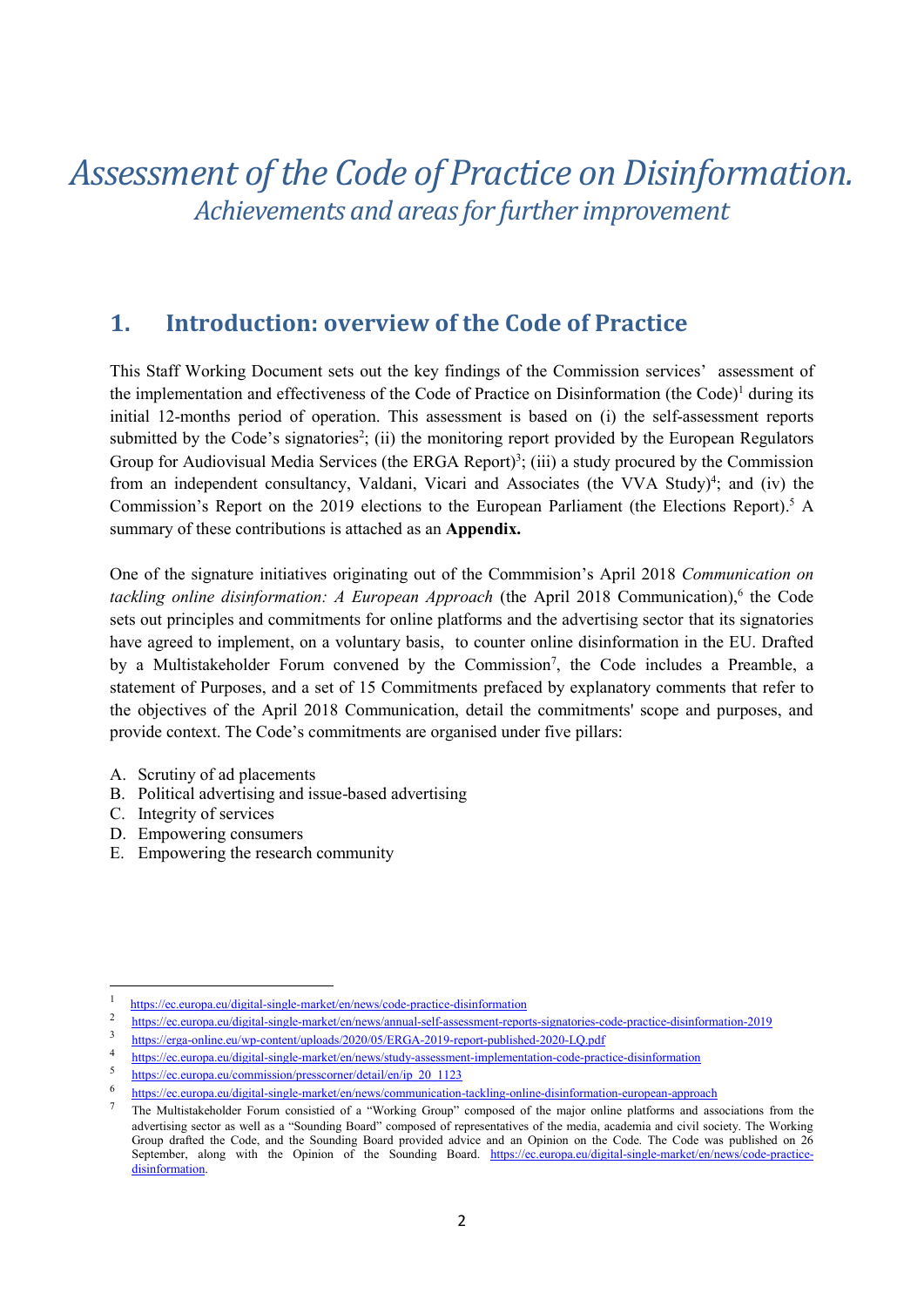Signatories are required to identify which commitments they adhere to, in light of their relevance to the products or services they provide, and to set out the specific policies and actions they intend to pursue to implement the Code<sup>8</sup>.

On 16 October 2018, the Code's initial signatories provided their [formal subscriptions to the Code](https://ec.europa.eu/digital-single-market/en/news/online-platforms-advertisers-and-advertising-industry-present-commissioner-mariya-gabriel)<sup>9</sup>. The initial signatories were Facebook, Google, Twitter and Mozilla as well as the trade association representing online platforms (EDIMA) and trade associations representing the advertising industry and advertisers (the European Association of Communications Agencies (EACA), IAB Europe, and the World Federation of Advertisers (WFA) as well as WFA's Belgian national association, the Union of Belgian Advertisers). Since the Code's inception, additional signatories have subscribed. These include Microsoft and TikTok as well as the French, Czech, Polish and Danish national associations affilated with  $EACA^{10}$ .

## <span id="page-3-0"></span>**2. Monitoring of the Code of Practice**

The Code requires signatories to report on the implementation of their commitments, in the form of annual self-assessment reports, and to cooperate with the Commission in assessing the Code, including the provision of information upon request and responding to questions. The signatories further committed under the Code to selecting an objective third-party organisation to review the annual selfassessment reports and to evaluate the level of progress made against the commitments.

The December 2018 *Joint Action Plan against Disinformation* (the Action Plan)<sup>11</sup> set out an intensive monitoring programme for the Code and called upon the European Regulators Group for Audiovisual Media Services (ERGA) to assist the Comission with the monitoring. The monitoring programme included a targeted intermediate monitoring phase, whereby the Commission sought to verify that effective policies pertinent to the integrity of the electoral processes were in place before the May 2019 elections to the European Parliament. The results of the intermediate monitoring phase are summarised in the June 2019 *Progress Report on the Action Plan*. <sup>12</sup> The Action Plan further charged the Commission to carry out a comphrensive assessment of the Code at the conclusion of its initial 12 month period of application; this Staff Working Document presents the results of the Commission's assessment.

Finally, on 10 June 2020, the Commission and the High Representative issued a *Joint Communication on Tackling COVID-19 disinformation*<sup>13</sup> (the June 2020 Communication)*,* which focuses on the immediate response to disinformation around the coronavirus pandemic, taking stock of steps taken by platforms during the outbreak of the crisis and setting out concrete follow-up actions. This

The Code is intended to apply within the framework of existing laws of the EU and its Member States, and is not to be construed in any way as replacing or interpreting the existing legal framework. Code, at p. 2.

<sup>9</sup> https://ec.europa.eu/commission/news/code-practice-fight-online-disinformation-2018-oct-16\_en

<sup>&</sup>lt;sup>10</sup> These national associations are, respectively, Association des Agences Conseils en Communication (AACC), Stowarzyszenie Komunikacji Marketingowej /Ad Artis Art Foundation (SAR), Asociace Komunikacnich Agentur (AKA) and Kreativitet & Kommunikation. In addition, The Code's most recent signatory is Goldbach Audience (Switzerland) AG, an ad sales business that works with publishers and operates primarily in the Swiss German-language market.

<sup>11</sup> [https://ec.europa.eu/commission/publications/action-plan-disinformation-commission-contribution-european-council-13-14-december-](https://ec.europa.eu/commission/publications/action-plan-disinformation-commission-contribution-european-council-13-14-december-2018_en)[2018\\_en](https://ec.europa.eu/commission/publications/action-plan-disinformation-commission-contribution-european-council-13-14-december-2018_en)

<sup>12</sup> <https://ec.europa.eu/digital-single-market/en/news/report-implementation-action-plan-against-disinformation>

<sup>13</sup> [https://ec.europa.eu/info/sites/info/files/communication-tackling-covid-19-disinformation-getting-facts-right\\_en.pdf](https://ec.europa.eu/info/sites/info/files/communication-tackling-covid-19-disinformation-getting-facts-right_en.pdf)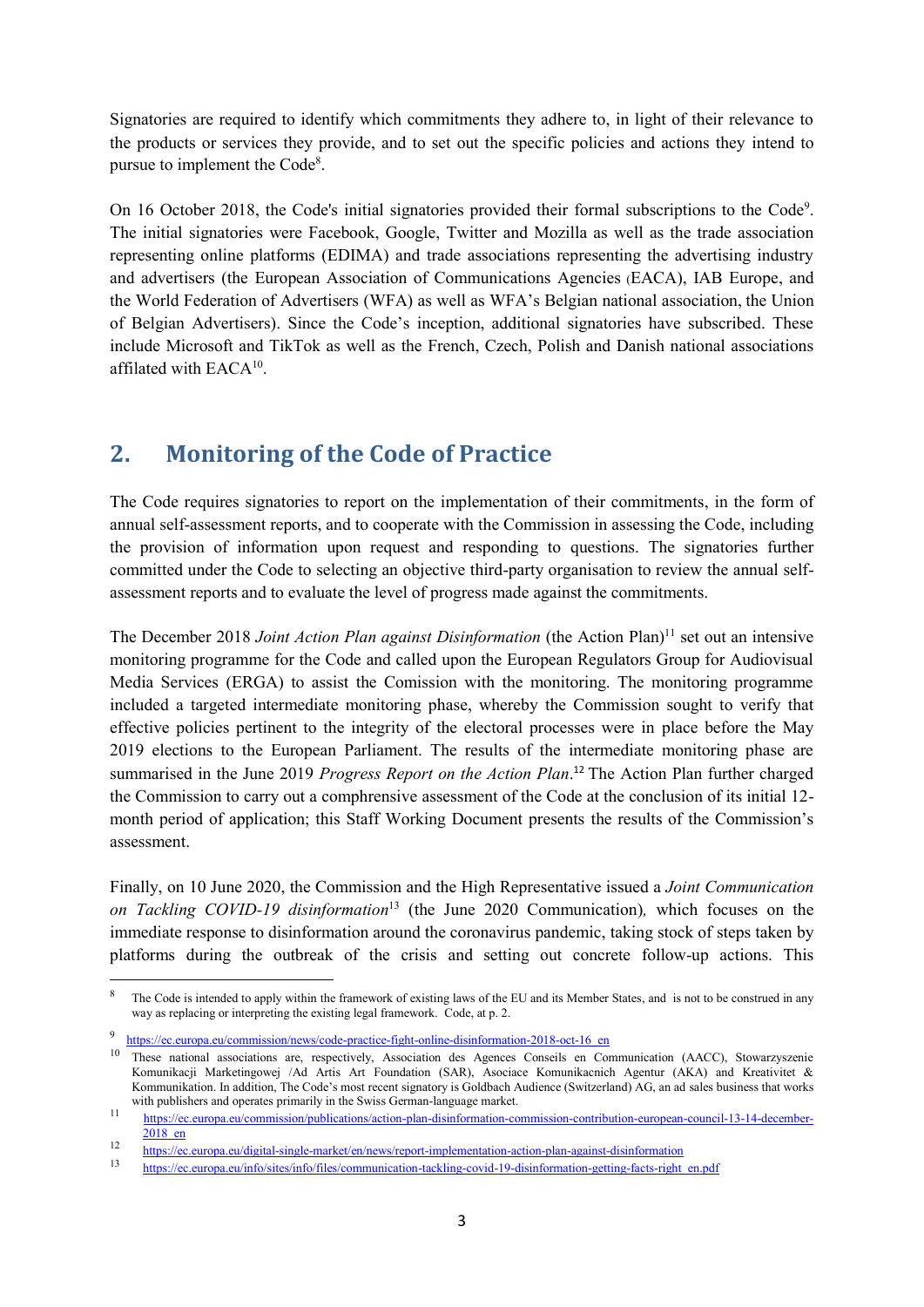Communication *inter alia* called upon the Code signatories to make available monthly reports on their policies and actions to address COVID-19 related disinformation and encouraged other stakeholders who were not signatories to the Code to participate in this monitoring process on a voluntary basis.

For the purposes of the present assessment, the actions implemented by the signatories of the Code in response to COVID-19 related disinformation technically fall outside the scope of the 12-month period of evaluation of the Code's performance, but they will be taken into account as an important contextual element.

## <span id="page-4-0"></span>**3. Commission's assessment**

Based on the lessons learned from the Commission services' monitoring of the Code, as well as the inputs referenced above, it is possible to identify positive results of the current self-regulatory framework as well as shortcomings that need to be addressed. This document, while highlighting the Code's main achievements, focuses in particular on the Code's shortcomings, with a view to stimulating reflection on improvements that may be required and strengthening the dialogue with stakeholders.

## <span id="page-4-1"></span>**3.1 Achievements of the Code**

As reflected in the key conclusions of the ERGA Report and the VVA Study, there is a consensus that the Code is an important and necessary first step towards achieving the goals of the Commission's April 2018 Communication and the Action Plan. A description of the measures taken by the Code signatories can be found in the Commission analysis of the self-assessment reports covering the Code's first year of operations<sup>14</sup> and in the June 2020 Communication.

In essence, the Code has provided a framework for a structured dialogue between relevant industry actors, the Commission, and ERGA authorities, and greater transparency of platforms' policies against disinformation within the EU. This framework has set general policy objectives, identified relevant requirements for appropriate measures, and enabled public disclosure of information relating to the implementation of those measures, thereby contributing to increase the platforms' accountability. This represents significant progress over the situation prevailing before the Code's entry into force.

Pursuant to the Code, the signatories have introduced new policies aimed at achieving the agreed objectives, modified or clarified accordingly their terms of service, and engaged in supporting activities, such as collaborations with fact-checkers and media literacy initiatives.

**As regards pillar A of the Code (scrutiny of ad placements)**, signatory platforms have enforced policies to prevent their services from being used to spread misrepresentative or misleading advertisements and have blocked or suspended ad accounts of "imposter websites", i.e. sites that misrepresent their identity or purpose, or scrape content from other sources in order to generate income from ad placements. This has effectively contributed to reducing monetisation incentives for actors that disseminate disinformation online for economic gain. For instance, in March and April 2019, Facebook took action against over 600.000 ads each month in the EU which violated its policies

 $14$ <sup>14</sup> Analysis Code of Practice Annual Reports, at: [https://ec.europa.eu/digital-single-market/en/news/annual-self-assessment-reports](https://ec.europa.eu/digital-single-market/en/news/annual-self-assessment-reports-signatories-code-practice-disinformation-2019)[signatories-code-practice-disinformation-2019](https://ec.europa.eu/digital-single-market/en/news/annual-self-assessment-reports-signatories-code-practice-disinformation-2019)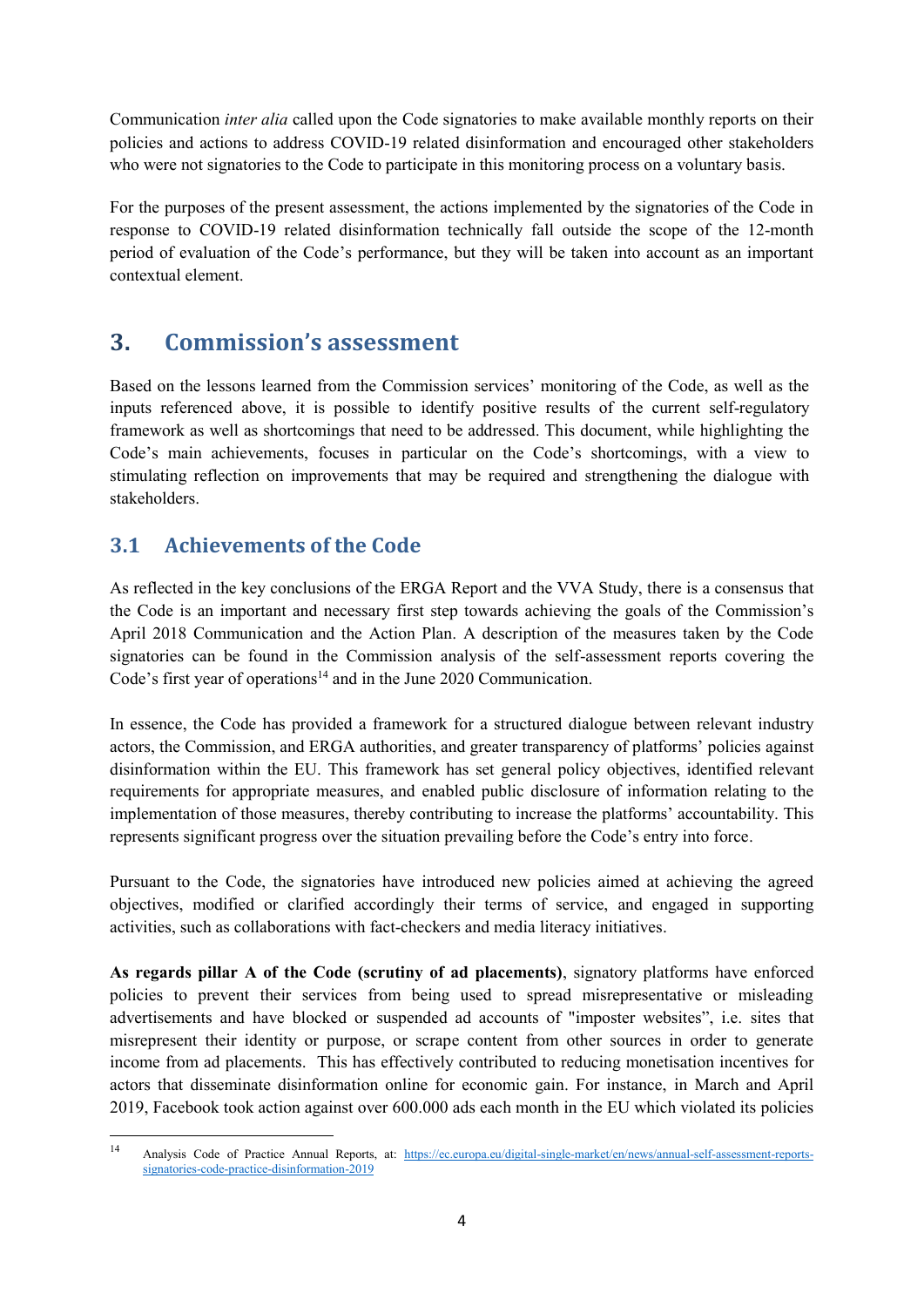on low quality or disruptive content, misleading or false content and circumvention of its systems; between September 2018 and August 2019, Google reported 314.288 actions taken against EU-based Google Ads accounts for violations of its Google Ads Misrepresentation policy, and 55.876 actions for violations of its Google Ads Original Content policy; Twitter rejected 11.307 ads for violation of its Unacceptable Business Practices Policies and 10.639 ads for violation of its Quality Ads Policy in the period from January 2019 through August 2019.

Moreover, in order to facilitate the development of adequate brand safety tools for advertisers, the WFA, one of the Code signatories, launched the Global Alliance for Responsible Media in June 2019, involving a wide range of stakeholders from the digital advertising ecosystem. The goal of this Alliance is to "work collaboratively to identify actions that will better protect consumers online, working towards a media environment where hate speech, bullying and disinformation is challenged."<sup>15</sup>

**As regards pillar B of the Code (transparency of political and issue-based advertising)**, the main signatory platforms introduced, for the first time in the EU, systems enhancing the transparency and public disclosure of political advertising in the run-up to the 2019 European Parliament elections. These systems included a requirement for all political ads to be clearly labelled as sponsored content, clearly identifying candidates, political parties or sponsors. These policies, which initially applied to the European elections, were also extended to national elections in the Member States. Moreover, the systems put in place under pillar B included the creation of online repositories<sup>16</sup> (ad libraries) intended to contain all political ads served, while making available application programming interfaces (APIs) enabling users and researchers to perform customised searches. On this basis, it has been possible for interested stakeholders to gather detailed information about the volume and budget of political ads served by different political advertisers in the Member States, as well as information about number of impressions<sup>17</sup> and basic targeting criteria (age, gender, and location). For example, between March and September 2019, Facebook served some 444.000 political ads in the EU27, totalling around 31.5 million euros of political ads spend; in the same period, Google successfully verified 376 advertisers to run election ads in the European elections and labelled more than 185.000 election ad creatives. Microsoft updated its advertising policies in April 2019 to prohibit globally ads for election-related content, political candidates, parties, ballot measures and political fundraising. On Twitter, by the end of May 2019, there were 27 certified political campaign accounts, of which 21 ran ads and accounted for some 23.253.153 impressions and a total of 98.531 euros in revenues. It is relevant to note that in October 2019 Twitter decided to ban all political ads.

**As regards pillar C of the Code (integrity of services),** signatory platforms took action against accounts using manipulative techniques to artificially amplify the reach and impact of false or misleading information. Notably, signatory platforms started providing information on their efforts to remove or prevent the creation of fake accounts and the use of malicious bots and other spamming techniques, including coordinated disinformation campaigns by hostile actors. Platforms have mostly relied on artificial intelligence to automatically detect and block hundreds of millions of fake accounts<sup>18</sup>. They also gradually increased the quality of disclosed information about coordinated

 $\overline{a}$ 

<sup>15</sup> <https://wfanet.org/knowledge/item/2019/06/18/Global-Alliance-for-Responsible-Media-launches-to-address-digital-safet>

<sup>16</sup> [https://www.facebook.com/ads/library,](https://www.facebook.com/ads/library) https://transparencyreport.google.com/political-ads?hl=en

<sup>&</sup>lt;sup>17</sup> The number of impressions corresponds to the number of times an ad has been displayed online.

<sup>&</sup>lt;sup>18</sup> 99.6% of fake accounts actioned by Facebook in the second quarter of 2020 were found and flagged by the company before users reported them Source: https://transparency.facebook.com/community-standards-enforcement#fake-accounts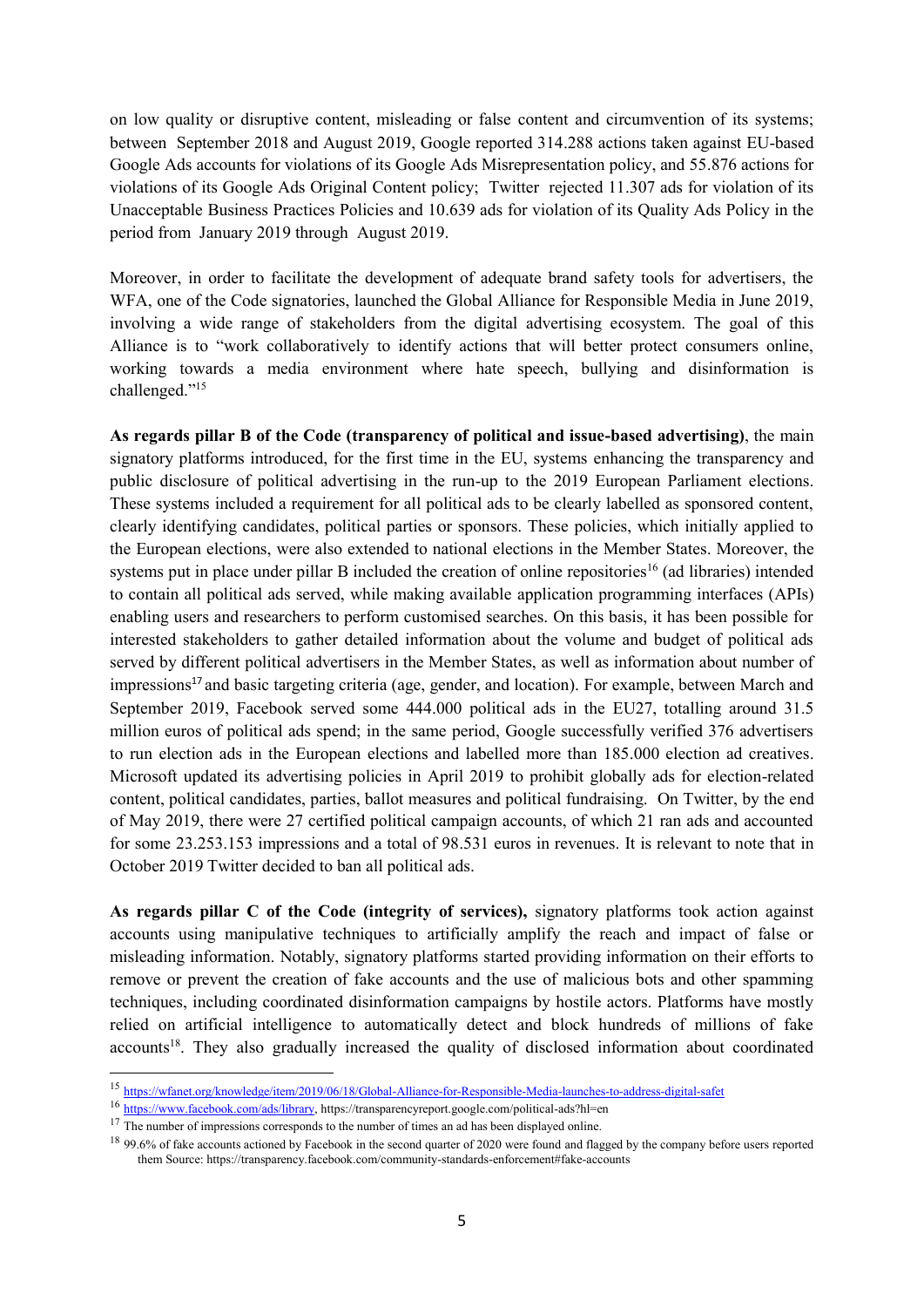inauthentic behaviour and influence operations. Actions against this kind of behaviour resulted in several thousands of accounts, pages and groups, both from third countries and from within the EU, being removed from the different platforms. Facebook disabled 2.19 billion fake accounts in the first quarter of 2019 and between January and October 2019 removed some 7.606 Accounts, Pages and Groups engaging in coordinated inauthentic behaviour; between September 2018 and August 2019, Google removed over 10.842.500 YouTube channels for violation of its spam, misleading, and scams policy and more than 56.500 channels for violation of its impersonation policy; and between January and August 2019, Twitter actively challenged 126.025.294 accounts platform-wide.

**As regards pillar D of the Code (empowering consumers),** signatory platforms took a broad range of actions including investments in technology to give prominence to trustworthy information sources on their content ranking and recommender systems, while making it easier for users to find diverse perspectives about topics of public interest. For instance, Facebook notifies users when they share content that was fact-checked and rated as "false" or "mixture" and makes it easier for users to view information, via a Context Button, about websites and publishers they see on Facebook. Via the "Full Coverage" feature in Google News, users can access context and diverse perspectives about news stories from a variety of publishers, and in September 2019 Google announced ranking updates that give more prominence in Search to articles identified as significant original reporting, which will stay longer in a highly visible position; The "Microsoft News" service partners with over 1.000 news sources worldwide, which are all vetted by Microsoft to ensure that the service only shows licensed reputable content. At the same time, the platforms' collaboration with the fact-checking community has provided users with additional possibilities to critically assess information accessed online, and enabled the development of new features giving users more contextual information about fact-checked websites or webpages, with the aim to reduce the spread of false narratives online. Moreover, new tools have been provided for users to flag potential instances of disinformation and be warned about content that has been fact-checked and rated as false or misleading. Platforms have also promoted the development of trustworthiness and credibility indicators for online sources (e.g. through the Trust Project<sup>19</sup> and the Credibility Coalition<sup>20</sup>) and participated in the work of the Journalism Trust Initiative. 21

In particular, since the outbreak of the COVID-19 crisis, signatory platforms have ensured due prominence to information from public health authorities, the World Health Organisation (WHO) and professional media, while reducing the distribution of content fact-checked as false or misleading, or removing content directly harming public health, safety and security, in violation of their terms of service. For instance, the Facebook and Instagram Info hubs directed more than 2 billion people to resources from health authorities, including the WHO, through their COVID-19 Information Centre. Microsoft News created COVID-19 information hubs in 53 markets across the globe, with an experienced team editing content from more than 4.500 trusted news brands. YouTube reviewed over 100.000 videos related to dangerous or misleading coronavirus information and removed over 15.000 videos in March and April 2020, while Twitter took robust action against content conflicting with guidance provided from public health authorities, including labelling tweets containing potential harmful misleading information related to COVID-19.

<sup>19</sup> https://thetrustproject.org/

<sup>20</sup> https://credibilitycoalition.org/

<sup>21</sup> [https://jti-rsf.org](https://jti-rsf.org/en/#!top)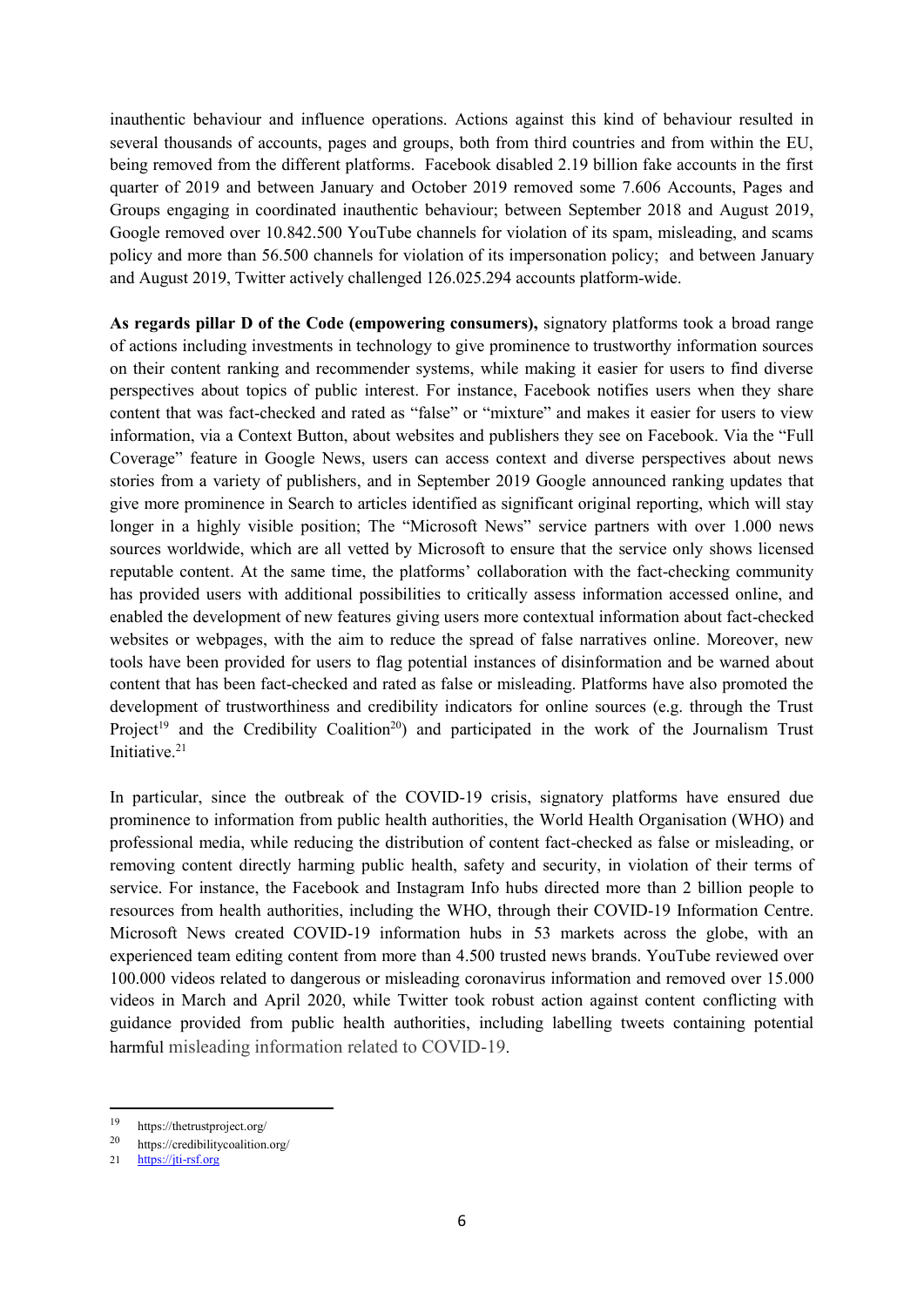**As regards pillar E of the Code (empowering the research community)**, platforms implemented a number of policies and tools intended to provide researchers and the fact-checking community with access to platform data. For instance, as a result of these policies, Twitter disclosed the first comprehensive archive of state-backed information operations on Twitter in October 2018 and made new datasets available in January, June, August and September 2019, providing access to more than 30 million Tweets. Researchers in 15 EU countries accessed these datasets over 20,000 times. Google released a large dataset on visual deep-fakes to facilitate the development of detection methods for synthetic videos. In April 2018 Facebook launched a partnership with Social Science One (SS1), a group of 83 academic researchers, to share data with the academic research community while maintaining stringent privacy protections.

These endeavours have allowed for unprecedented public scrutiny of the measures taken by the Code signatories to counter disinformation within the EU, although the quality of their reporting varies across platforms and is not consistent across the five pillars of the Code, as explained in section 3.2.3.

## <span id="page-7-0"></span>**3.2 Shortcomings of the Code**

The available evidence also suggests that the Code presents a number of shortcomings. These can be grouped in four broad categories: (i) inconsistent and incomplete application of the Code across platforms and Member States, (ii) lack of uniform definitions, (iii) existence of several gaps in the coverage of the Code commitments, and (iv) limitations intrinsic to the self-regulatory nature of the Code.

#### **3.2.1 Inconsistent and incomplete application of the Code across platforms and Member States**

While some disparities reflect objective differences in the platforms' respective technical attributes and services offered, the Commission's review of the self-assessment reports reveals inconsistencies that cannot be justified on this basis.

#### *(a) Scrutiny of ad placements (Pillar A)*

One of the Code's purposes is to improve the scrutiny of ad placements and disrupt the economic drivers that contribute to the dissemination of disinformation online. The self-assessment reports indicate efforts by the platforms to better scrutinise ad placements and reduce advertising revenues to purveyors of disinformation. However, the reported policies pursue a range of objectives, some of which are not specifically tailored to tackle disinformation as defined in the Code (e.g. the restriction of misleading advertising, unsupported commercial claims, deceptive business practices). Moreover, and critically, they fail to distinguish between:

- measures aimed at scrutinising paid-for placements of socially influential content (i.e. issuebased advertising) **on the platforms' own services** (e.g. on YouTube videos, Facebook's newsfeed, or Twitter's timeline); and
- measures aimed at restricting ad placements **on third-party websites** that are used as vectors for disinformation campaigns.

As regards measures addressing **the placement of issue-based ads on platforms' own services,** no evidence has been provided demonstrating a consistent implementation of specific restrictions on ad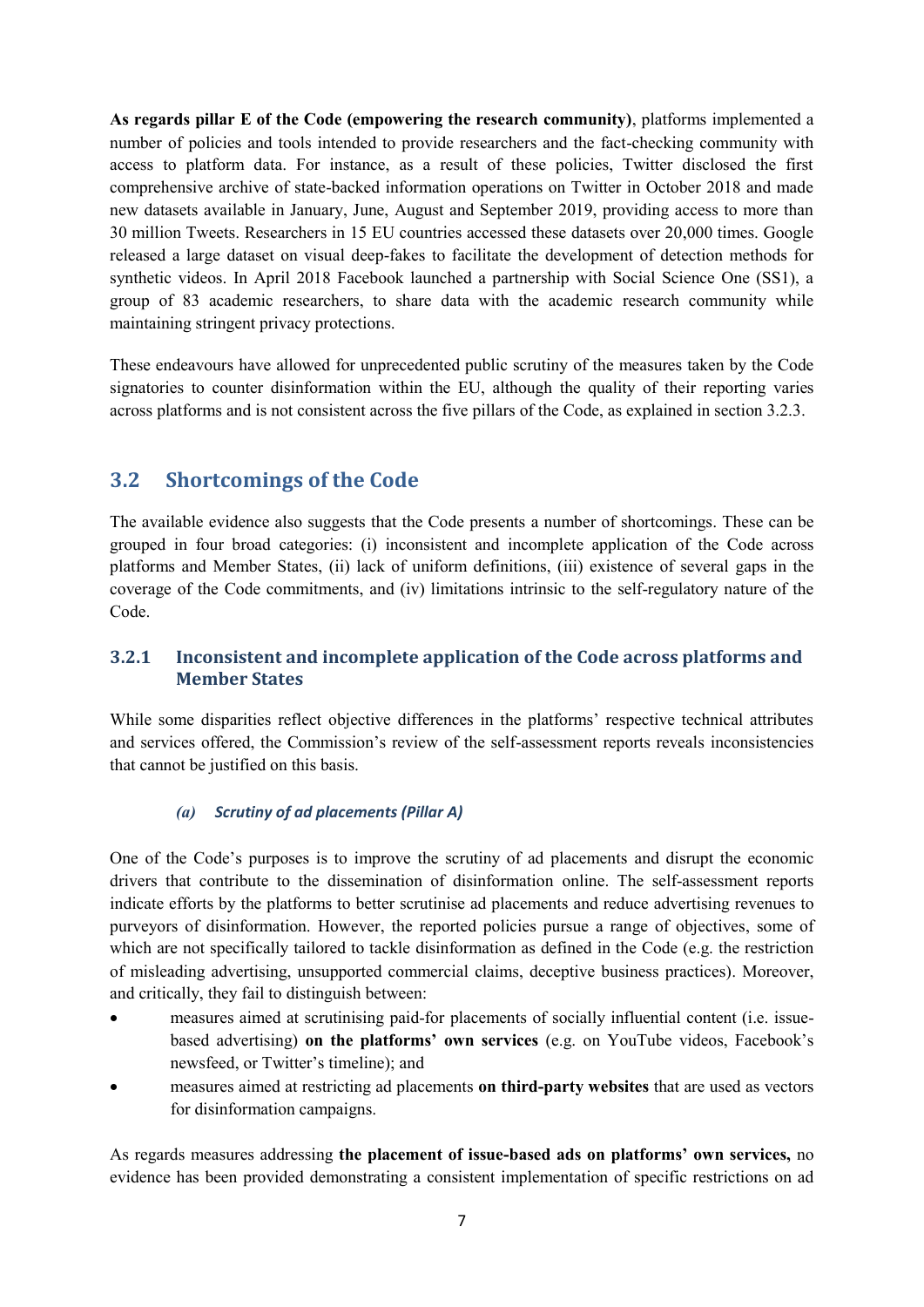accounts sponsoring verifiably false or misleading information. This shortcoming may be attributable, in part, to the absence of a definition agreed among signatories, as explained in section 3.2.2, or welldeveloped understandings of the concept of "issue-based advertising" as opposed to commercial advertising<sup>22</sup>. It can also be the result of an inadequate collaboration with independent fact-checking organisations to enable effective action against issue-based ads determined to be false or misleading.<sup>23</sup>.

More generally, a more effective scrutiny of ad placements on platforms' own services would require a better integration of fact-checking and research activities in order to enhance knowledge about sources, vectors and targets of disinformation campaigns with a view to enabling a more pro-active approach, and therefore a more comprehensive and timely response, towards the placement of misleading issue-based ads.

As regards measures to limit **ad placements on third-party websites that purvey disinformation**, the platforms' enforcement appears to have focused on the low-hanging fruit of so-called "imposter websites", i.e. sites that misrepresent their identity or purpose. It is unclear the extent to which, if at all, this scrutiny has been effective in addressing ad placements on websites that do not misrepresent themselves but persistently purvey disinformation. As noted, reports from civil society organisations suggest that the placement of advertising on third-party disinformation websites continues unabated $24$ . Moreover, according to the ERGA Report, monitoring in Germany and Italy demonstrated that "the platforms had not enabled engagement with third party verification companies and had not provided advertisers with necessary access to client-specific accounts to enable them to monitor ad placement."<sup>25</sup> The VVA Study found that "The Code does not have a high enough public profile to put sufficient pressure for change on the platforms in this area."<sup>26</sup>

Failure to achieve progress in this area seems to be the consequence of a lack of effective and joinedup participation by relevant stakeholders, including platforms, ad exchanges, fact-checking organisations and, notably, advertisers<sup>27</sup>. Possible options for increasing transparency and enabling a better scrutiny of ad placements have been identified by some stakeholders, but none of them have been operationalised yet. These options include:

- The development and regular update of lists of websites identified by fact-checkers as systematic purveyors of disinformation and the removal or temporary suspension by platforms and ad exchanges of the accounts concerned (a "black list" approach aimed at establishing a risk assessment for relevant ad accounts);
- The development and regular update of lists of websites identified by fact-checkers as occasional purveyors of disinformation, and the provision of tools enabling advertisers to selectively exclude such websites from hosting their ads (a "grey list" approach); and

 $22$  $^{22}$  ads about social issues such as e.g. economy, health or environmental policies

<sup>23</sup> Commitment No. 1 engages relevant signatories to disrupt advertising and monetisation incentives "for relevant behaviours, such as misrepresenting material information about oneself or the purpose of one's properties. These policies can include, for example, the … limiting of paid placements, and could potentially take place in partnership with fact-checking organisations" (emphasis added). <sup>24</sup> *Global Disinformation Index, Research Brief: Ad Tech Fuels Disinformation Sites in Europe –*

*The Numbers and Players* (March 2020), at[: https://disinformationindex.org/wp-content/uploads/2020/03/GDI\\_Adtech\\_EU.pdf.](https://disinformationindex.org/wp-content/uploads/2020/03/GDI_Adtech_EU.pdf)

<sup>25</sup> ERGA Report, at p. 24. The national authorities from two Member States – Germany and Italy – monitored national-level implementation of commitments under pillar A.

 $\frac{26}{27}$  VVA Study, at p. 39.

<sup>27</sup> Code, Section (I), para.(ii); see also Code, pillar II.A, 3rd Recital. ("The Signatories recognise that "all parties involved in the buying and selling of online advertising and the provision of advertising services need to work together … to effectively scrutinise, control and limit the placement of advertising on accounts and websites belonging to purveyors of Disinformation.")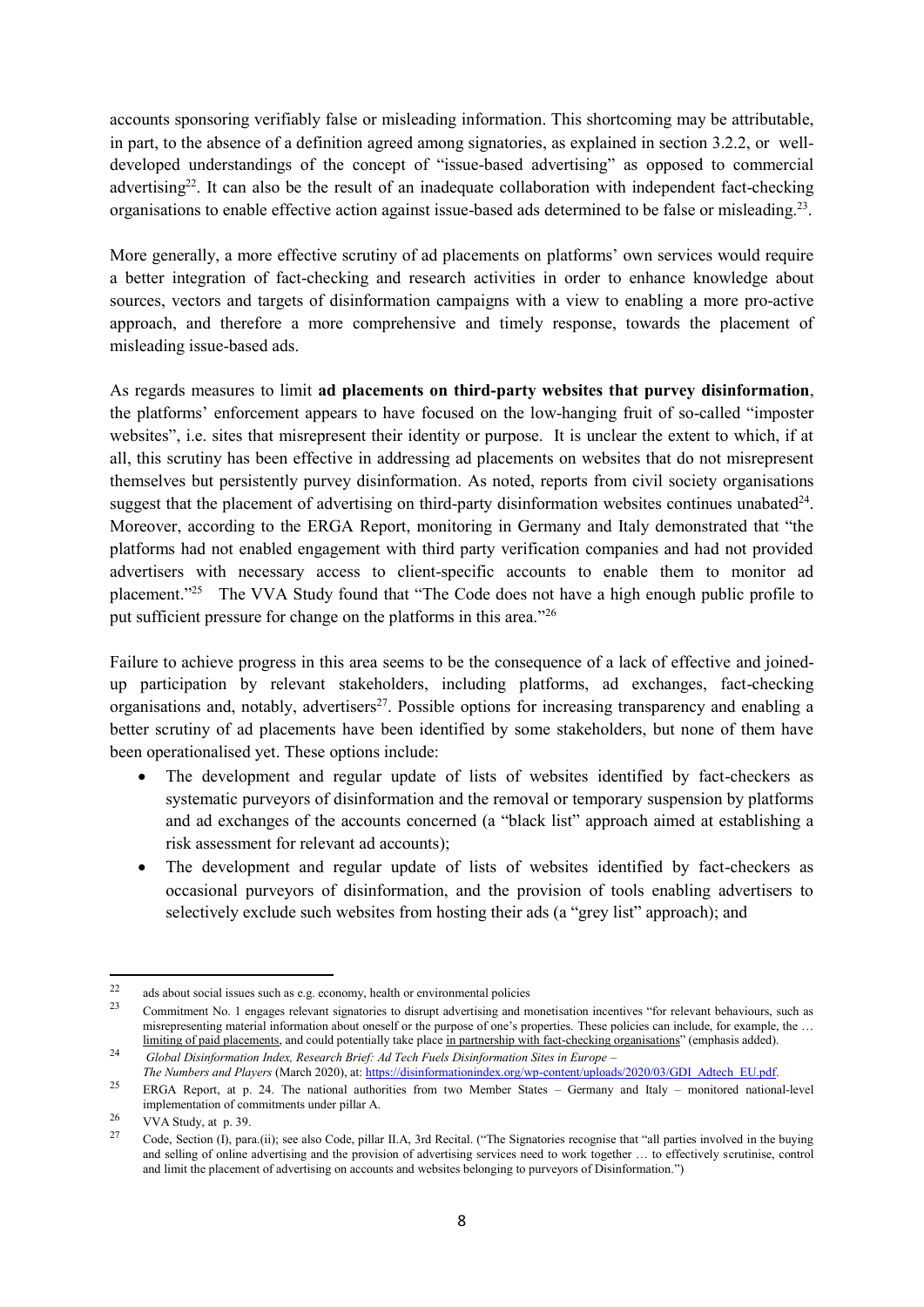• Ex ante approval by ad-placement service providers of websites selling advertisement space, possibly based on trustworthiness indicators agreed with advertisers (a "white list" approach).

It should also be noted that the aggregated reporting from the trade association signatories representing the advertising sector does not provide clarity on the extent to which brand safety practices are evolving to encompass the control of advertising placements next to disinformation content.

#### *(b) Transparency of political and issue-based advertising (Pillar B)*

The evidence provided to the Commission shows persisting insufficiencies in the implementation of policies designed to ensure an adequate level of transparency for political and issue-based ads.

First, the **identification and public disclosure of issue-based ads** has not been properly and systematically ensured, as the signatories of the Code have followed different approaches. Moreover, none of the signatories has provided specific information and verification tools to evaluate the actual impact of the transparency measures adopted in this area.

Second, the signatory platforms have not considered measures to ensure that **labels remain visible** when ads are organically shared<sup>28</sup>.

Third, as noted by the ERGA report and the VVA Study, while all online platforms have created adlibraries accessible through APIs to facilitate the running of queries by researchers and civil society, concerns remain regarding **the limited functionalities of the APIs, the completeness of the repositories, and the quality of searchable information**. These concerns include platforms' discretion in altering or restricting access on a unilateral basis, as well as inconsistencies regarding the disclosure of sponsors' identity, amounts spent and targeting criteria.

Fourth, criticism has been levelled regarding the absence of **uniform registration and authorisation procedures for political ads**. Such criticism involves alleged systemic loopholes enabling political advertisers to circumvent the registration requirements, as well as potential obstacles to the organisation of pan-European campaigns by European political groups.

Additionally, questions remain on the monitoring and proper application of electoral laws online as well as other relevant legislation in the context of political advertising. The European Democracy Action Plan, planned for the end of 2020, will look into solutions to ensure greater transparency on paid political advertising at EU level.

### *(c) Integrity of services (Pillar C)*

The self-assessment reports demonstrate that platforms have put in place policies to counter the use of manipulative techniques and tactics on their services, including measures to address spammy or inauthentic behaviour, fake accounts and malicious, bot-driven activity.

However, as reporting on such manipulative behaviour is provided at aggregated and global level, it is not possible to evaluate precisely the impact and relevance for the EU of the policies at issue. In particular, the level of transparency at Member State level is still inadequate as regards actors, vectors,

<sup>28</sup> ERGA notes that when political ads are shared on Facebook, "the 'Paid for by' disclaimer vanishes .... [which] is an important limitation to the effectiveness of the system." ERGA Report, at p. 19.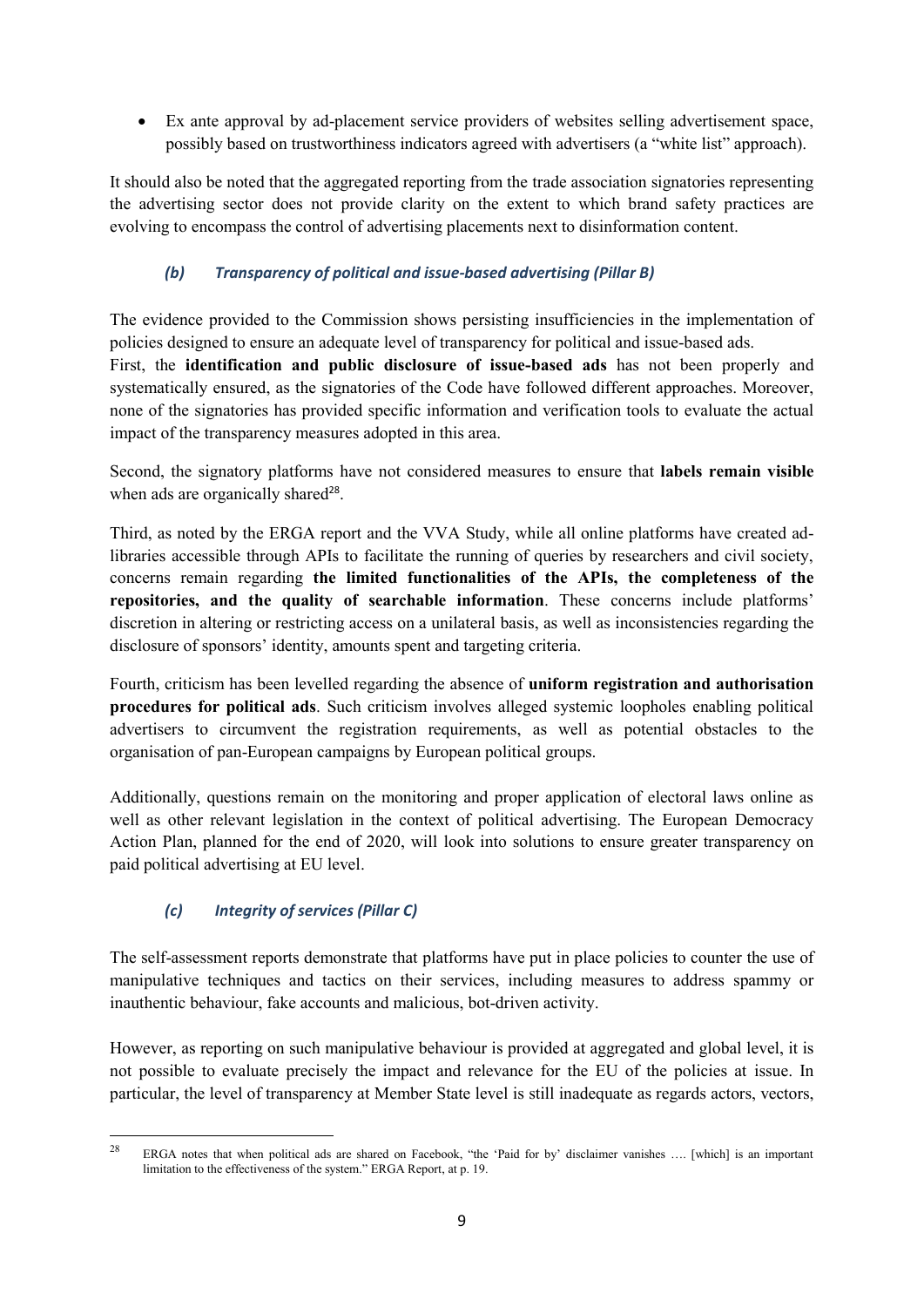targets, content, delivery mechanisms and propagation patterns of messages intended to manipulate public opinion. More transparency is also required about the levels of user engagement with detected disinformation campaigns.

In addition, the platforms' reporting on coordinated inauthentic behaviour has mainly focused, so far, on foreign actors. However, civil society and research organisations have pointed to an increasing role played by domestic actors seeking to manipulate public opinion from within the  $EU^{29}$ .

Timely analysis of evolving threats and trends of disinformation campaigns and more effective strategic communication to increase societal resilience cannot be properly pursued in the absence of more accurate and detailed information.

#### *(d) Empowering consumers (Pillar D)*

The platforms' self-assessment reports include information on a number of tools, deployed during the first 12 months of the Code, intended to improve findability of trustworthy content, provide context on information sources and warning labels, discover alternative viewpoints, and flag possible disinformation cases. Section 3.1 includes some examples of these tools. Besides, during the COVID-19 pandemic, the main online platforms have experimented with new tools and methods aimed at raising users' awareness regarding false, misleading, unsubstantiated or disputed content relating to the virus<sup>30</sup>. However, the reports do not address sufficiently a number of important concerns.

First, the information provided by the signatories so far is insufficient to establish whether these tools are fully and equally available across the EU, in all languages $31$ .

Second, no data has been made available to demonstrate the extent to which such tools are effective to increase user engagement with trustworthy information sources, enhance critical thinking, and promote civic behaviour online.

Third, in the absence of a transparent and systematic analysis of the effectiveness of such tools, media literacy initiatives, fact-checking efforts or journalistic responses to relevant disinformation campaigns risk being untimely or sub-optimal.

Fourth, there is no dedicated, user-friendly and uniform procedure available on all platforms for users to flag possible disinformation cases and be adequately informed about the outcome of their actions.

Fifth, when a piece of content has been evaluated as false or misleading by independent fact-checking organisations, different platforms have implemented different approaches aimed at raising users' awareness, including targeted warnings to users having viewed such content, but no indicators have been provided to enable an independent evaluation of their comparative performance.

 $29$ <sup>29</sup> T. Davis, S. Livingston & M. Hindman, Suspicious Election Campaign Activity on Facebook: How a Large Network of Suspicious Accounts Promoted Alternative Für Deutschland in the 2019 EU Parliamentary Election (GWU 2010). The GWU study found, for example, that one medium-sized party in Germany, whose support never in the polls never exceeded 15 % during the months leading up to the elections to the European Parliament, received 86 % of total shares and 75 % of all comments on German political Facebook — four times the comments, and about six times the shares, of all other political parties combined.

<sup>30</sup> [https://techcrunch.com/2020/03/16/facebook-reddit-google-linkedin-microsoft-twitter-and-youtube-issue-joint-statement-on](https://techcrunch.com/2020/03/16/facebook-reddit-google-linkedin-microsoft-twitter-and-youtube-issue-joint-statement-on-misinformation/?guccounter=2)[misinformation/?guccounter=2](https://techcrunch.com/2020/03/16/facebook-reddit-google-linkedin-microsoft-twitter-and-youtube-issue-joint-statement-on-misinformation/?guccounter=2)

<sup>&</sup>lt;sup>31</sup> ERGA points out that during the assessment period "a large number of products described by the signatories have been developed for the USA or published in the USA and have not been adapted or translated yet for the European market". ERGA Report, at p. 26.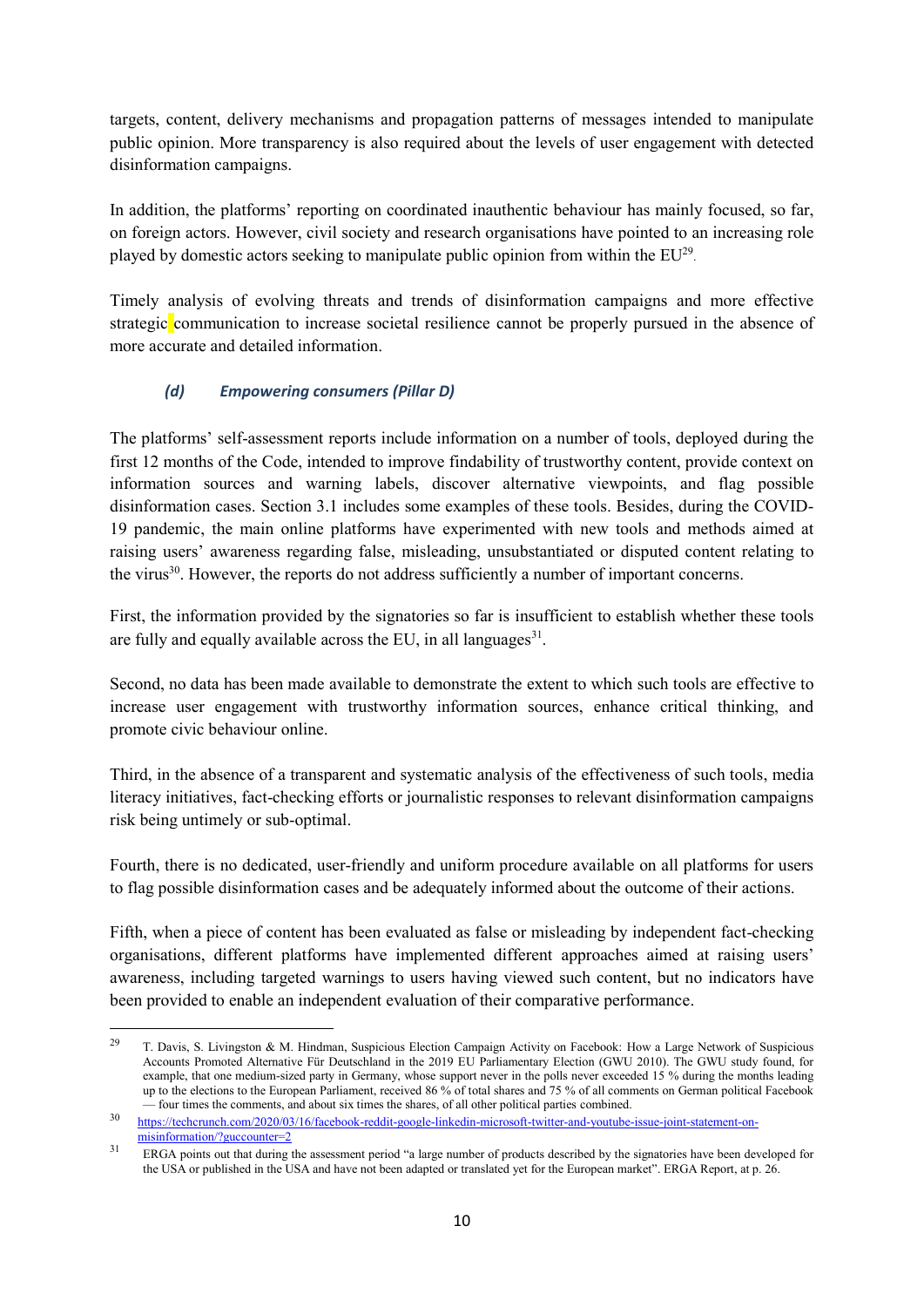Sixth, while several platforms have collaborated with stakeholders to develop trustworthiness indicators, as highlighted by the VVA Study, no detailed information is available on the integration of those indicators in their search services and recommender systems.

#### *(e) Empowering the research community (Pillar E): Cooperation with fact-checkers*

The Code expressly envisions the collaboration between the platforms and fact-checking organisations in view of various objectives, including prioritised online display of authentic content, tracking of disinformation content, and demonetisation of disinformation websites. In general, the level and form of such collaboration vary considerably the across platforms and Member States, as does the platforms' follow-up with respect to content that has been fact-checked.

Effective empowerment of the research community requires consistent use of fact-checking services across platforms, with full coverage of all EU Member States and languages. Apart from multibilateral agreements with selected fact-checking organisations, online platforms have not considered other cooperative models such as open and non-discriminatory collaborations with independent factchecking initiatives that fulfil relevant ethical and professional standards. Moreover, due prominence to fact-checks on online platforms' services would likely help increase their impact on audiences and, therefore, enhance citizens' awareness.

### *(f) Empowering the research community (Pillar E): Access to platforms' data for researchers*

The Code aims at enabling privacy-compliant access to data for fact-checking and research activities. Both the ERGA report and the VVA Study signal that this goal has not been achieved. Despite encouraging willingness of platforms during the COVID-19 crisis to enter into licencing agreements with academic institutions, it is a shared opinion amongst European researchers that the provision of data and search tools required to detect and analyse disinformation cases is still episodic and arbitrary, and does not respond to the full range of research needs.

This issue concerns first the quality of the datasets and APIs that should be made available to the research community at large in order to acquire a better understanding of sources, vectors, methods and propagation patterns of false narratives having the potential to affect democratic debates and processes in the EU. Second, it also concerns the collaborative models developed so far by certain platforms with the academic community, which are based on discretionary, multi-bilateral arrangements, rather than on open and non-discriminatory approaches empowering a larger, multidisciplinary community of researchers to carry out the appropriate detection and analysis activities.

The European Digital Media Observatory (EDMO) established in June 2020 constitutes the first initiative to overcome these shortcomings. <sup>32</sup> EDMO, with the support of the scientific community, is expected to contribute to defining the necessary requirements to enable access to anonymised or aggregated datasets and APIs for research purposes. EDMO will ensure that access to platform users'

<sup>32</sup> <https://ec.europa.eu/digital-single-market/en/european-digital-media-observatory>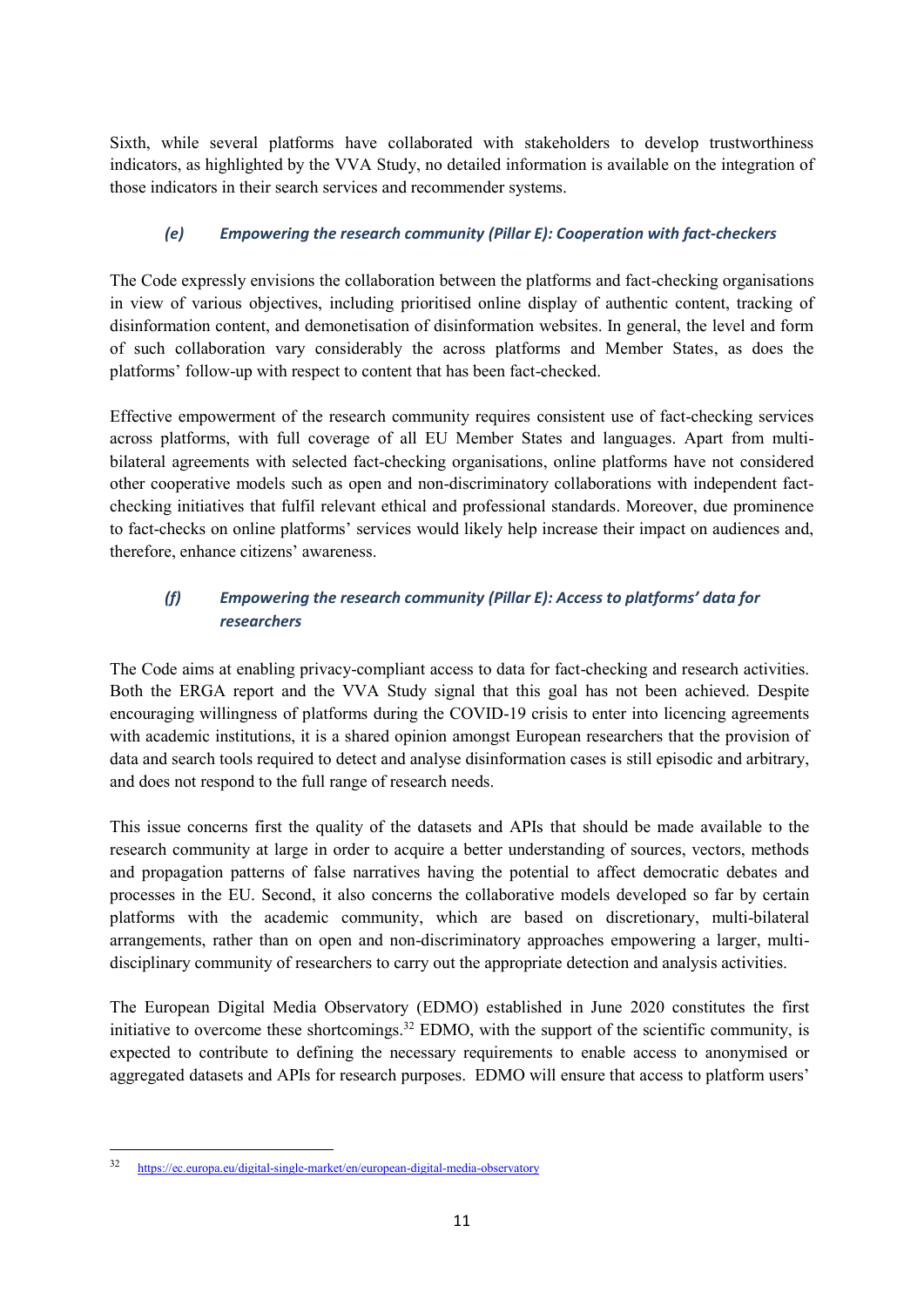data is granted in compliance with the General Data Protection Regulation  $(GDPR)^{33}$  to avoid the identification of users and limit the purposes for which datasets may be used. In line with the GDPR, if, in exceptional circumstances, the processing of personal data is unavoidable, access to such data should only be made available pursuant to an appropriate legal basis for processing and safeguarded through appropriate technical and organisational security measures, including purpose limitation and data minimisation.

#### **3.2.2 Lack of uniform definitions**

As underlined in both the ERGA Report and the VVA Study, the Code would benefit from further scoping of certain key concepts and more precise definitions of certain operational terms. This would need to be well articulated with the existing regulatory framework and legal requirements applicable in the Member States.

The Code incorporates the definition of "disinformation" set out in the April 2018 Communication<sup>34</sup> and consistently employed in the Commission's subsequent statements of policy on the topic. However, the COVID-19 "infodemic"<sup>35</sup> has highlighted the need to further clarify additional concepts and differentiate more precisely between various forms of false or misleading content and manipulative behavior intended to amplify its dissemination online in order to enable the framing of appropriate responses by the platforms and other relevant stakeholders.

The June 2020 Communication discussed a number of examples that emerged in the context of the coronavirus infodemic: false claims and misleading healthcare information (such as 'it does not help to wash your hands' or 'the Coronavirus is only a danger to the elderly'); conspiracy theories that may harm social cohesion, lead to public violence or create social unrest (for example, conspiracies and myths about 5G installations spreading COVID-19 and leading to arson attacks on masts); disinformation blaming a particular ethnic or religious group for the spread of COVID-19 and eventually assuming the character of illegal hate speech; and targeted influence operations and disinformation campaigns by foreign actors seeking to improve their own image, undermine democratic debate, or exacerbate social polarisation in the EU.

The June 2020 Communication pointed to the need for a better scoping of the disinformation phenomenon through the articulation of certain adjacent concepts. These include<sup>36</sup>:

- "misinformation," understood as the dissemination of false or misleading content without the intention to deceive or cause public harm, or make economic gain; and
- "influence operations," understood as information campaigns by third-country actors that employ false or misleading information in combination with manipulative online techniques to

<sup>33</sup> Regulation (EU) 2016/679 on the protection of natural persons with regard to the processing of personal data and on the free movement of such data, and repealing Directive 95/46/EC, OJ L 119, 4.5.2016.

<sup>&</sup>lt;sup>34</sup> "Disinformation is understood as verifiably false or misleading information that is created, presented and disseminated for economic gain or to intentionally deceive the public, and may cause public harm. Public harm comprises threats to democratic political and policy-making processes as well as public goods such as the protection of EU citizens' health, the environment or security. Disinformation does not include reporting errors, satire and parody, or clearly identified partisan news and commentary." April 2018 Communication, at pp.3-4.

<sup>&</sup>lt;sup>35</sup> As defined and used by the WHO, "infodemics are an excessive amount of information about a problem, which makes it difficult to identify a solution. They can spread misinformation, disinformation and rumours during a health emergency. Infodemics can hamper an effective public health response and create confusion and distrust among people." [https://www.who.int/docs/default](https://www.who.int/docs/default-source/coronaviruse/situation-reports/20200305-sitrep-45-covid-19.pdf?sfvrsn=ed2ba78b_4)[source/coronaviruse/situation-reports/20200305-sitrep-45-covid-19.pdf?sfvrsn=ed2ba78b 4](https://www.who.int/docs/default-source/coronaviruse/situation-reports/20200305-sitrep-45-covid-19.pdf?sfvrsn=ed2ba78b_4)

<sup>36</sup> See Section 1 of the June 2020 Communication, p.4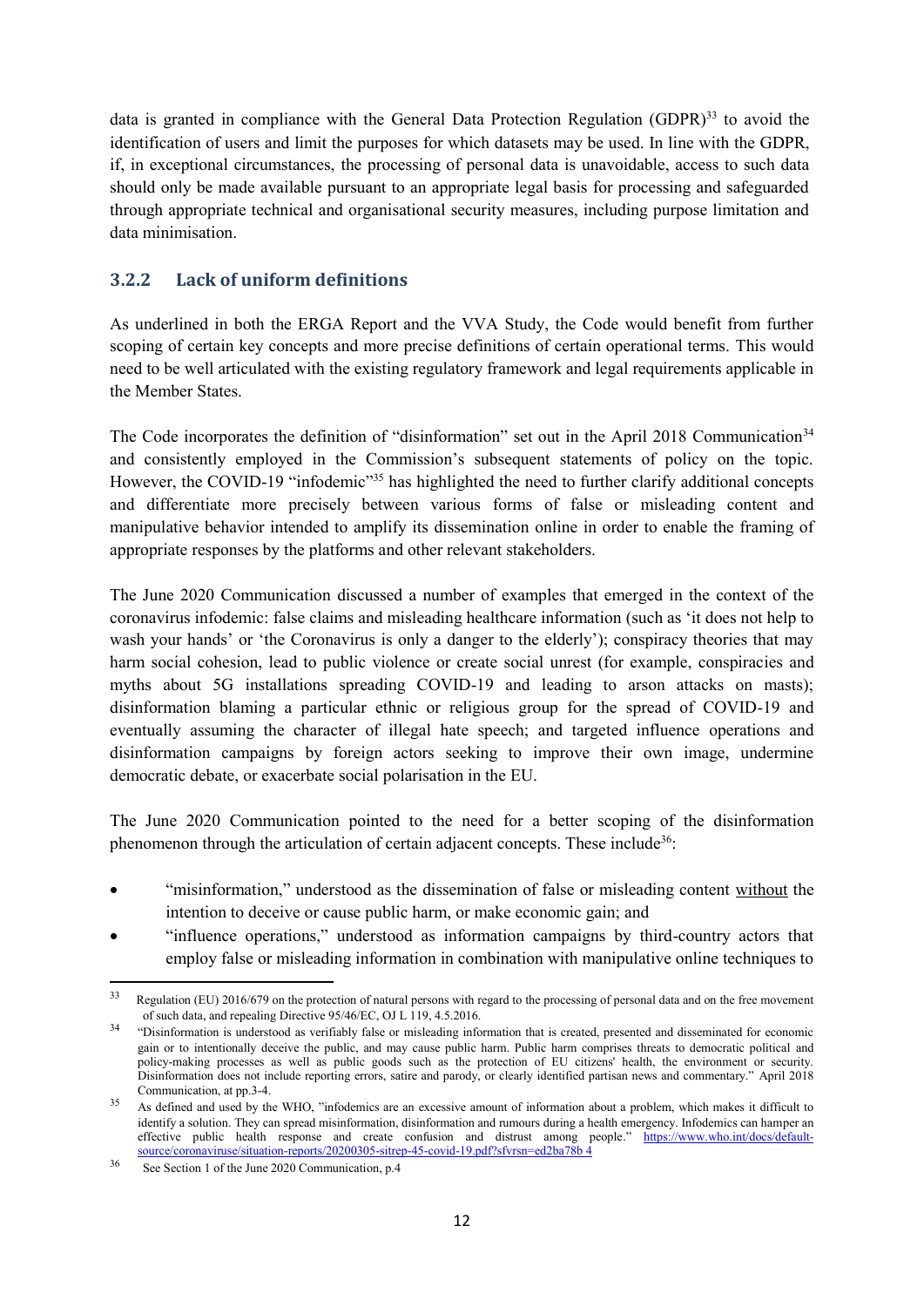interfere in EU or Member State electoral or policy-making processes, where the intention to deceive the public may be presumed.

There is also a range of operational terms that could benefit from definitions or common understandings that are more precise. These include:

- "Scrutiny of ad placements": the term is employed, in the context of commitments under pillar A, to encompass both the review of advertisements for display on a platform's own services and the scrutiny of third-party sites where advertising is placed by ad networks;
- "Political advertising": loosely defined under pillar B of the Code<sup>37</sup>, the term has been delineated in varying ways by the platforms themselves and is defined differently at Member State level, or is not defined;
- "Issue-based advertising": while undefined in the Code, the platform signatories committed under pillar B to develop a definition and devise approaches toward public disclosure of such advertising, as explained in section 3.2.1; only Facebook did so;
- "Inauthentic behaviour": in the context of pillar C, the term may be used interchangeably with "inauthentic coordinated behaviour" or "online manipulation" and concerns user conduct aimed at artificially amplifying the reach or perceived public support for particular content. The conduct concerned includes the use of "fake accounts," "fake engagement" and "malicious bots," terms which would benefit themselves benefit from uniform definition and application; and
- "Indicators of trustworthiness" for news sources: in order to empower consumers, platforms commit under pillar D to develop such indicators in collaboration with other stakeholders in the news ecosystem and to prioritise trustworthy information in automated content ranking systems.

The lack of common understandings of the scope of fundamental concepts and of uniform definitions of key operational terms inhibits the effective implementation of measures by the signatories and impedes the monitoring, evaluation and comparison of the Code's implementation and effectiveness across platforms and Member States. It may also inhibit further take up of the Code insofar as potential signatories may be uncertain about the scope of commitments they would be undertaking by signing up to the Code.

#### **3.2.3 Areas not covered so far by the Code**

The experience gained through the monitoring of the Code shows that the scope of its commitments may be too narrow. The following issues have emerged as problematic features of the online ecosystem that remain unaddressed, or as clear-cut omissions in the Code affecting the proper oversight and evaluation of platforms' policies.

#### *(a) Manipulative online behaviour falling outside the scope of the Code*

Under Commitment 5, relevant signatories "commit to put in place clear policies regarding identity and the misuse of automated bots on their services and to enforce these policies within the EU". Due

 $37$ The Code commits relevant signatories to "enable public disclosure of political advertising (defined as advertisements advocating for or against the election of a candidate or passage of referenda in national and European election elections)..." Code, Commitment No. 3.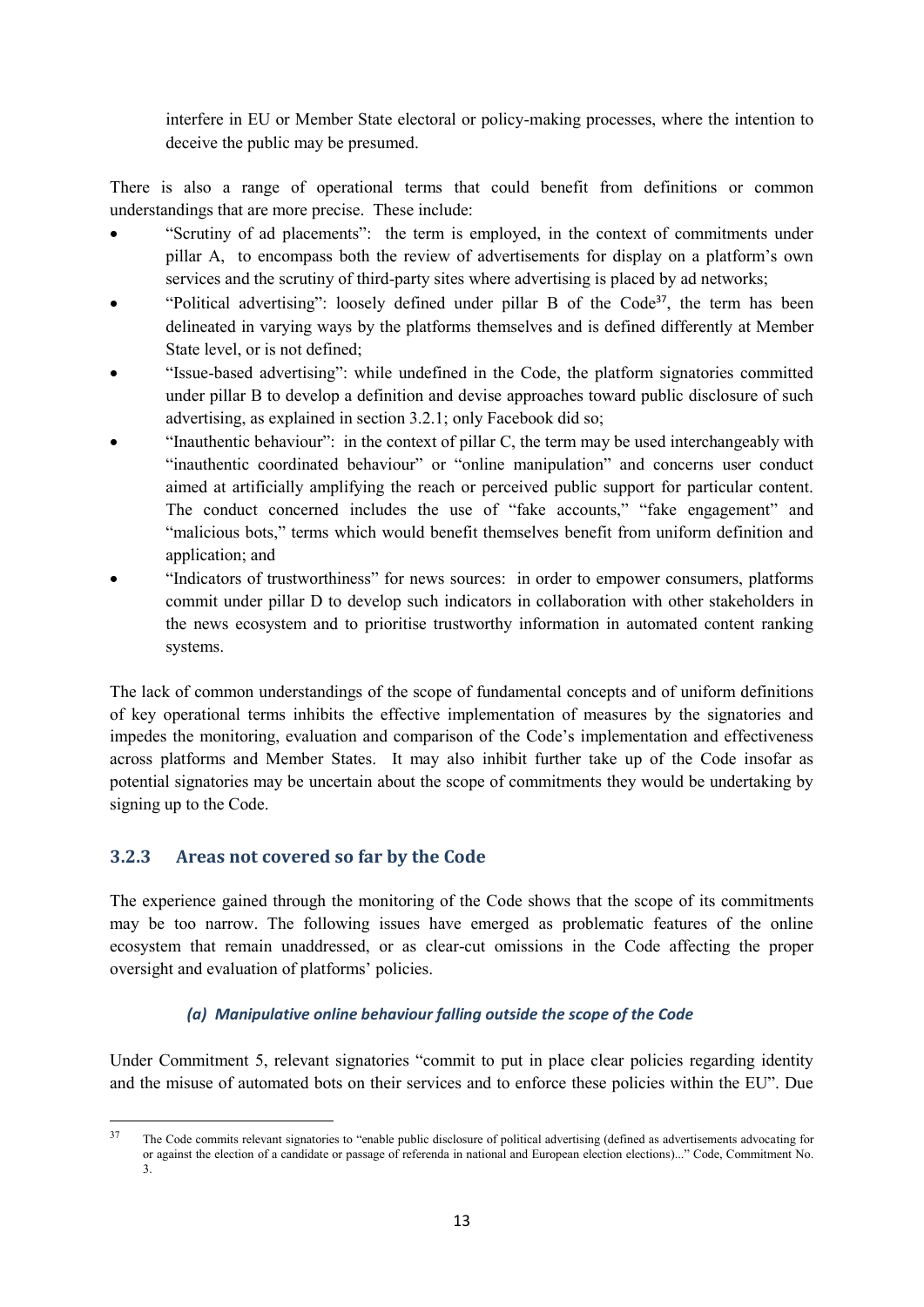to the narrow scope of this provision, the platforms' reporting has focused predominantly on actions taken against coordinated inauthentic behaviour, fake accounts and misuse of bots, a finding highlighted in the VVA Study<sup>38</sup>. The platforms' reporting addresses fake engagement techniques aimed at inflating the perceived popularity (or unpopularity) of certain content (such as fake or purchased followers, likes, dislikes, views) only very broadly, if at all.

However, recent studies<sup>39</sup> suggest that disinformation campaigns often leverage a wider array of manipulative techniques, which obviously include the use of fake accounts, account takeovers and botdriven amplification, but also encompass hack-and-leak operations, impersonation, the creation of fictitious groups or fake parody accounts, the theft of existing artefacts, deep fakes, the purchase of fake engagements and the involvement of influencers. The vagueness of the Code's commitments in this respect creates serious risks of incomplete action against disinformation.

#### *(b) Micro-targeting of political advertising*

Identifying and responding to the policy concerns and preferences of the public is the essential purpose of democratic electoral processes, and the targeting of different voter groups with political messages crafted to appeal to them is a longstanding practice of political campaigns. However, microtargeting of online political advertising has revolutionised political campaigns by enabling a narrow segmentation of voters based on collated personal data and sophisticated psychological profiling techniques, as well as the use of differentiated and customised political messages, disseminated with great speed, precision and reach<sup>40</sup>.

Micro-targeting raises concerns, given the lack of public transparency of political content, which may blur the political lines of electoral programmes, contribute to increased polarisation of the public, encourage voter suppression (for example through negative messaging focused on decreasing turnout for rival campaigns), or the risk that mainstream voters are marginalized from the flow of information in political campaigns;<sup>41</sup>. Micro-targeting prevents adequate scrutiny of political content by journalists and fact checkers and timely response by political actors potentially impacted by the content.

The micro-targeting options offered to political advertisers are established by the platforms' respective advertising policies, which vary among platforms and have been evolving. Microsoft, for example, prohibits political advertising globally, including on LinkedIn<sup>42</sup>. After the Code's first annual reporting period, Twitter instituted a global ban on political advertising<sup>43</sup> and Google announced that it would limit targeting options for election ads on its services to the basic demographic criteria of age, gender, and general location.<sup>44</sup> Facebook, by contrast, has opted against limiting micro-targeting

<sup>38</sup> VVA Study, at p. 49.

<sup>39</sup> C.R. Walker and S-J. Terp, *Misinfosec: Applying Information Security Paradigms to Misinformation Campaigns* at [https://drive.google.com/file/d/1QQzKNzC3b0cEnr6f8aM7kG\\_n\\_2j2SN06/view;](https://drive.google.com/file/d/1QQzKNzC3b0cEnr6f8aM7kG_n_2j2SN06/view) J.F Gray and S-J. Terp, *Misinformation: We're Four Steps Behind Its Creators,* a[t https://cyber.harvard.edu/](https://cyber.harvard.edu/)

<sup>&</sup>lt;sup>40</sup> Personal data used in micro-targeting comprises voter profile data derived from official records; voting data collected by political partiers via "offline" canvassing and online interactions; and consumer data amassed for commercial purposes through online sales and marketing campaigns.

<sup>41</sup> See, e.g., IDEA, *Digital Microtargeting: Political Party Innovation Primer* (19 June 2018), at: <https://www.idea.int/publications/catalogue/digital-microtargeting> .

<sup>42</sup> <https://www.linkedin.com/legal/ads-policy#4><br>43 https://business.tuitter.com/on/help/eds.nelig

[https://business.twitter.com/en/help/ads-policies/prohibited-content-policies/political-content.html;](https://business.twitter.com/en/help/ads-policies/prohibited-content-policies/political-content.html) <https://twitter.com/jack/status/1189634360472829952>

<sup>44</sup> <https://blog.google/technology/ads/update-our-political-ads-policy/>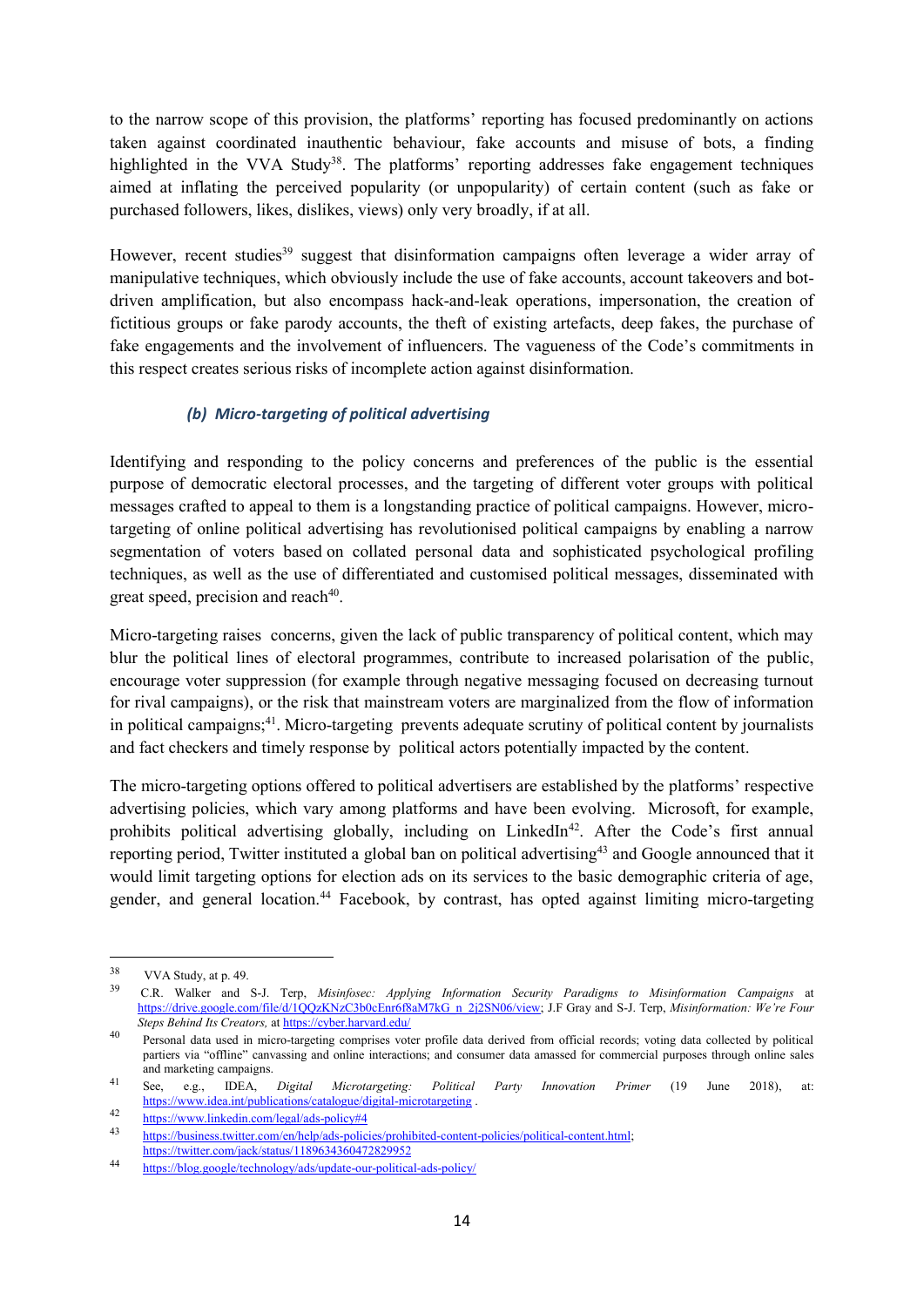options on the grounds that such restrictions, if any, should be industry-wide and set by regulation rather than by the platforms' commercial policies.<sup>45</sup>

The use of personal data for micro-targeting is subject to, *inter alia*, the GDPR. Moreover, as part of the September 2018 electoral package, the Commission published specific guidance<sup>46</sup> on the application of protection law in the electoral context, including EU data protection principles and compliance requirements applicable to micro-targeting. The European Cooperation Network on elections is currently investigating the issue in depth. This work will inform the European Democracy Action Plan, which will look into the issue of micro-targeting in political campaigns to ensure greater transparency on paid political advertising. The Code presently does not prohibit micro-targeting or restrict the range of targeting criteria that platforms may offer with respect to paid-for political content<sup>47</sup>, although one of the objectives set out for the Code in the April 2018 Communication was "restricting targeting options for political advertising."<sup>48</sup> Recent research shows that the vast majority of the public are opposed to the micro-targeting concerning certain content (including political advertising) or based on certain sensitive attributes (including political affiliation). Further reflections in this area will be pursued without prejudice to any future policy on micro-targeting of commercial ads.

#### *(c) Fairness in online political advertising*

Political advertising during electoral periods is heavily regulated in the EU, for both the broadcasting and the press media sectors. Most Member States have rules aimed at maintaining a level playing field for parties and candidates and ensuring that elections are not dominated by a narrow range of interests. There are two basic approaches to achieve this goal: (i) the imposition of spending limits for advertising on traditional media; and (ii) the allocation of free or subsidised political advertising space or time on traditional media, according to principles intended to afford fair access to all contenders.<sup>49</sup>

However, social media are largely not covered by national measures applicable to broadcast and press media, and there are no rules at EU level establishing spending limits for political advertising or addressing fair access to media for political parties or candidates participating in the elections to the European Parliament. As campaigns are increasingly turning to online advertising, using social media and personal data to target voters<sup>50</sup>– a trend that is particularly pronounced outside of continental

1

<sup>45</sup> <https://about.fb.com/news/2020/01/political-ads/>

<sup>46</sup> Commission guidance on the application of Union data protection law in the electoral Context, 19-20 September 2018, (COM(2018) 638 final). The guidance provides clarity to actors involved in election processes - national electoral authorities, political parties, data brokers and data analytics companies, social media platforms and online advertising networks – and calls on the national data protection authorities to make full use of their strengthened powers under the GDPR to monitor the situation and address possible data protection breaches.

<sup>&</sup>lt;sup>47</sup> Rather, the Code's commitments require signatories (under pillar B) to provide for the transparency and public disclosure of political and issue-based advertising and (pursuant to Commitment No. 11) to provide tools that help consumers understand why they have targeted to receive particular advertising.

<sup>48</sup> April 2018 Communication, at p. 7.

<sup>&</sup>lt;sup>49</sup> The principles for providing access and allocations of airtime or slots include equal access (candidates or parties are allocated the same amount of airtime, irrespective of popular support); proportionality (candidates or parties are allocated time according to objective criteria such as previous election results or seats held in the legislature); and mixed access (a minimum amount of time is allocated to all contenders, and supplementary time is provided on a proportional or other basis).

<sup>50</sup> By one account, political parties and organisations across Europe spent at least €100 million to advertise on Facebook and Google for their election campaigns in 2019. [https://worldacquire.com/2019/12/30/which-political-parties-in-europe-spent-the-most-on-online](https://worldacquire.com/2019/12/30/which-political-parties-in-europe-spent-the-most-on-online-political-advertising-in-2019/)[political-advertising-in-2019/](https://worldacquire.com/2019/12/30/which-political-parties-in-europe-spent-the-most-on-online-political-advertising-in-2019/)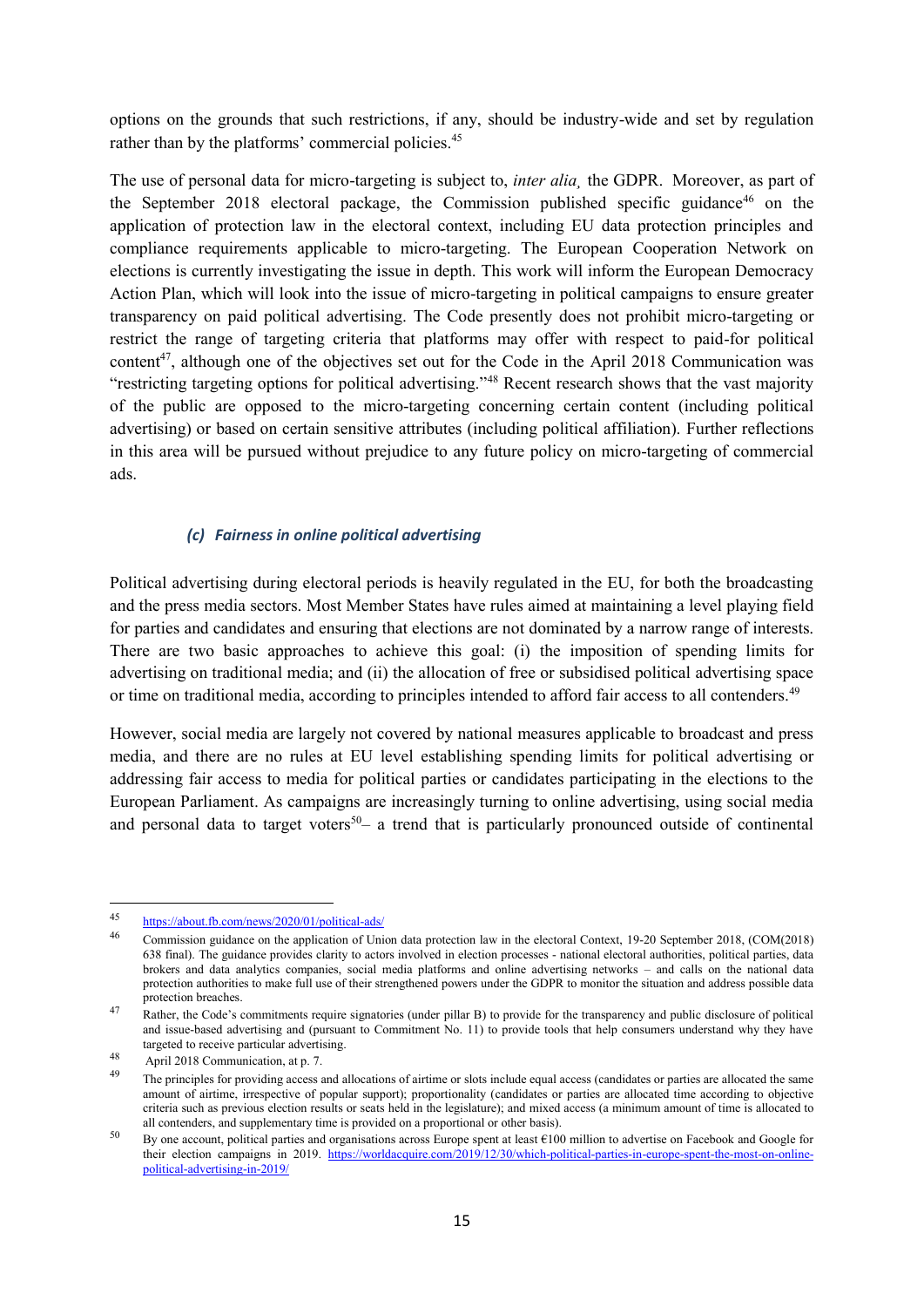Europe<sup>51</sup> – the shift of spending from offline to online media has the potential to undermine the effectiveness of existing rules ensuring the fairness of the democratic processes.

At present, the main online platforms have adopted different approaches to online political advertising. Facebook, Instagram, Google and Snapchat allow all sponsored political communications (i.e. political and issue-based ads) on their services, but under different definitions and conditions. Twitter has banned political advertising but continues to serve issue-based ads. Other platforms, such as LinkedIn, Pinterest and Reddit, do not allow political advertising and it is unclear to what extent they serve issue-based ads.

This raises concerns about the fair representation of political parties and candidates on social media platforms<sup>52</sup> and how, for example, safeguards applying to the broadcasting sector under national laws should be translated into the digital environment.<sup>53</sup> The issue of online application of laws relevant in the electoral context and their modernisation is addressed in the work of the European Cooperation Network on Elections. The European Democracy Action Plan will look into solutions to ensure greater transparency of paid political advertising as well as clearer rules on the financing of European political parties.

#### *(d) Key Performance Indicators and data for monitoring and oversight of the Code*

Under the Code, the signatories committed to present regular reports on the effectiveness of their policies. The Code signatories considered that the loose notion of "Key Performance Indictors" (KPIs) employed in the Code was necessary to accommodate differences in their respective business models. However, in practice the approach taken has revealed substantial deficiencies, owing in part to the lack of a common reporting structure and a consistent understanding of monitoring and evaluation needs.

ERGA criticised in particular the platforms' tendency to provide data aggregated for the whole EU, which made it difficult to evaluate the impact of the Code across the EU Member States. Moreover, as pointed out in the VVA Study, the Code fails to set out clear and measurable KPIs enabling crossplatform comparisons and objective measurements.

In line with the principles of better regulation<sup>54</sup>, a set of KPIs is required to allow for proper monitoring of the implementation of the policies put in place by the signatories, as well as for assessing the Code's overall impact on disinformation.

To this end, two classes of KPIs are pertinent. The first class refers to **service-level indicators** capable of measuring the results of the policies implemented by the signatories, while accounting for the specificities of the different digital services they provide. Ideally, service-level indicators include benchmarks and targets and make use of samples of identified disinformation websites to verify the

1

<sup>&</sup>lt;sup>51</sup> In the 2017 national elections in the UK, online ad spending made up 43% of total spending by political campaigners, rising from less than 2% in 2014. During the 2016 US presidential campaign, the Trump campaign spent more than 40% of its ad budget on online ads, and some estimates forecast that federal candidates in the 2020 US election will spend some \$1.2 billion to run ads on Facebook, Google and other platforms. <https://qz.com/1773107/the-rise-of-us-and-uk-online-political-ads-in-three-charts/>

<sup>52</sup> The Commission has informed online platforms and other Code signatories that it is reflecting on possible ways to adapt existing rules to ensure fair representation of political parties on social media platforms. The issue has also been referred to by ERGA in its discussions with signatories of the Code.

<sup>&</sup>lt;sup>53</sup> The issues of online application of laws relevant in the electoral context and their modernisation are addressed in the work of the European Cooperation Network on Elections.

<sup>54</sup> https://ec.europa.eu/info/law/law-making-process/planning-and-proposing-law/better-regulation-why-and-how/better-regulationguidelines-and-toolbox\_en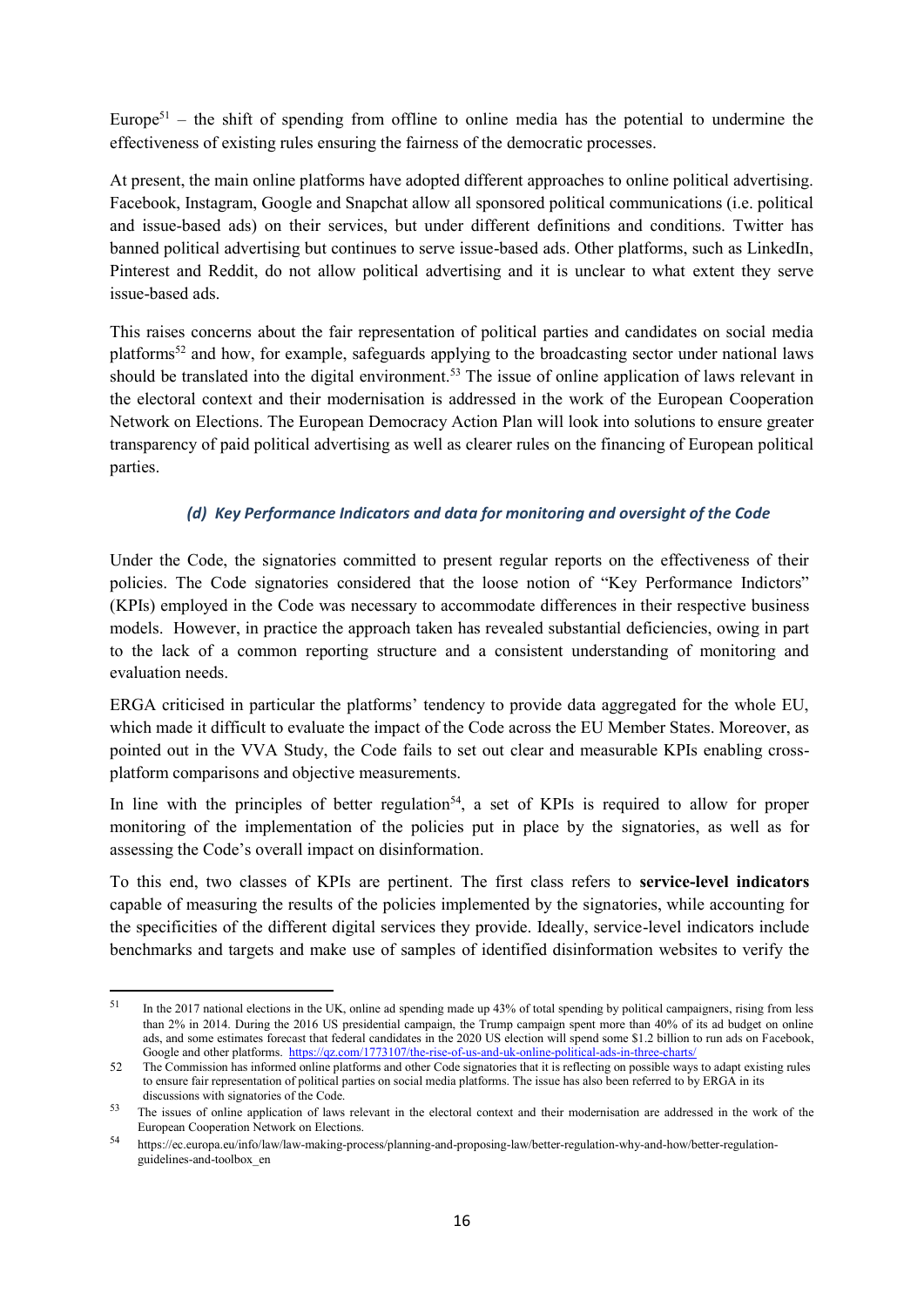evolution over time of user engagement with such sites, and variations in advertising revenues flowing to them. Such indicators are also useful to monitor the level of platforms' responsiveness to users' complaints and to flagging by independent fact-checking organisations (e.g. evolutions in the number of fact-checks referenced on their services and levels of user engagement with such factchecks), as well as platforms' ability to detect and disclose cases of manipulative behaviour affecting the integrity of their services.

The second class refers to **structural indicators,** which measure the prevalence of disinformation at a general level and illuminate the extent to which the Code has had impacts on the phenomenon. As suggested by VVA, a meaningful way to assess the effectiveness of the Code's policies would be to apply structural indicators to representative national samples of users in order to determine the sources from which users access news and to assess the ratio of authoritative sources of such news as compared to sources that are purveyors of disinformation.

A proposal for concretely structuring such indicators has been elaborated in the VVA Study, a summary of which can be found in Appendix.

The operationalisation of KPIs for an independent monitoring and oversight of the Code requires the availability of robust, raw data from platforms. This would require setting up a methodology defining the basic data requirements and access rights as well as a procedure for platforms to deliver such data in a standardised manner, on a timely basis and in compliance with the General Data Protection Regulation (GDPR).

#### **3.2.4 Limitations inherent to the self-regulatory nature of the Code**

#### *(a) Limited participation*

A self-regulatory instrument, the Code only applies to online platforms and advertising sector stakeholders that agree to subscribe to its commitments and does not replace the need to comply with existing international and national legal requirements. Further, signatories select, based on their own assessments, which of the Code's commitments they will adhere to and identify the policies and actions they will carry out to implement those commitments.

The Code's flexibility may encourage relevant stakeholders to take up the Code and implement policies that address particular aspects of disinformation which, in the words of the Code, "correspond to the product and/or service they offer, their role in the value chain, their technical capabilities and their liability regimes as provided under EU Law." <sup>55</sup> Altogether, the Code's platform signatories – in particular, Facebook (including Instagram<sup>56</sup>), Google, and Twitter as well as Microsoft (which subscribed to the Code in May 2019) and Tik Tok (which subscribed to the Code in June 2020) are the main online platforms active in the EU. Moreover, the platform signatories, with the exception of Twitter,<sup>57</sup> have elected to adhere to all of the Code's commitments.

 $\overline{a}$ 

<sup>55</sup> Code, at pp. 1-2.

<sup>56</sup> As set out in [Facebook's Annual Self](https://ec.europa.eu/newsroom/dae/document.cfm?doc_id=62681)-Assessment Report, Instagram applies certain policies implementing Facebook's commitments under the Code.

<sup>&</sup>lt;sup>57</sup> In its subscription document, Twitter did not undertake to comply with two of the Code's commitments: Commitment No.7, which requires investment in means to help users make informed decisions about news that may be false and to efforts to support the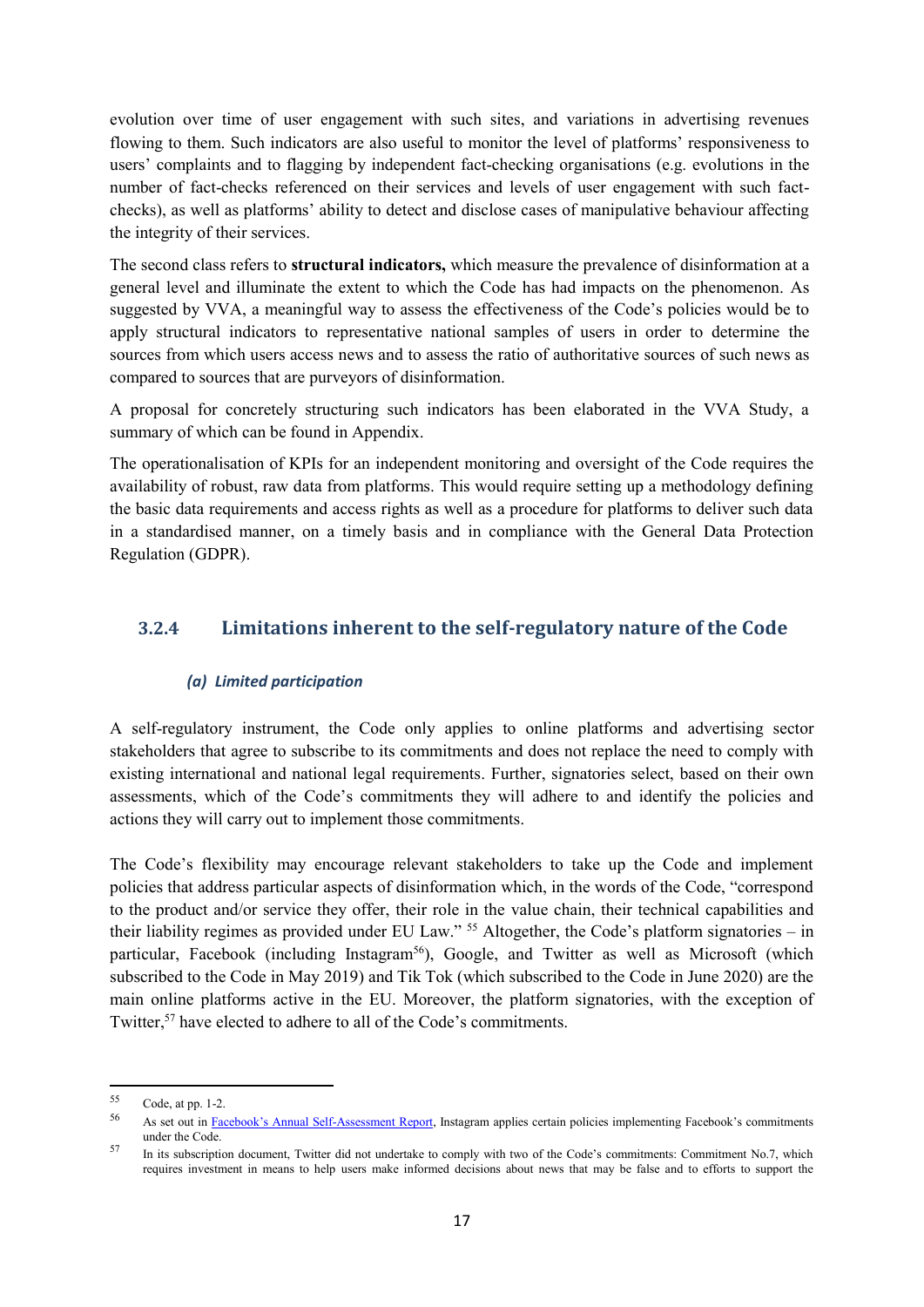Nevertheless, as ERGA has pointed out, the voluntary nature of the Code establishes an inherent "regulatory asymmetry" as between Code signatories and non-signatories.<sup>58</sup> Code signatories incur compliance costs and are obligated to take measures to protect the integrity of their services that may encourage malicious actors to migrate towards platforms that are not Code signatories. This possibility materialised during the COVID-19 pandemic, which witnessed the use of certain non-signatory platforms to disseminate disinformation around the crisis.<sup>59</sup>

More generally, as ERGA notes, instant messaging platforms (such as WhatsApp and Messenger, which are not Code signatories) are efficient means to spread disinformation since they enable the sharing of content within closed groups with large numbers of users as well as the transfer of content from one closed group to another. $60$ 

Moreover, the take-up of the Code by the online advertising sector has been very limited. While a number of national-level trade associations subscribed to the Code during its first year of operations, there has been a failure so far of any brands or other corporate actors from the advertising sector operating in the EU to join the Code. In June 2019, the Global Alliance for Responsible Media was launched under the auspices of the WFA with the goal of "work[ing] collaboratively to identify actions that will better protect consumers online, working towards a media environment where hate speech, bullying and disinformation is challenged."<sup>61</sup> As the Alliance features notable stakeholders from across the advertising ecosystem, this initiative should be further pursued, with a view to developing appropriate transparency measures for advertisers and tools that enable them to manage their preferences and protect their brands against reputational harms.

#### *(b) Oversight, monitoring and enforcement*

The existing self-regulatory framework does not establish an independent oversight mechanism for monitoring the completeness and impact of the signatories' actions in tackling disinformation. Rather, the Code provides for a system of peer review whereby signatories commit to submit self-assessment reports and to meet regularly to analyse the Code's implementation and functioning, and, if they choose, to propose follow-up actions. However, it can support the exercise of oversight function by competent authorities in line with applicable regulatory frameworks.

The Code provided for the review and evaluation of the signatories' self-assessment reports by an objective third-party organisation (TPO) selected by the signatories. Ultimately, however, the signatories were unable to engage an appropriate TPO and thus give effect to even this modest degree of outside review. Further, while the Code commits signatories to cooperate with the Commission in evaluating their reports, it provides no mechanisms institutionalising cooperation with the competent Member State authorities.

Similarly, the Code does not establish mechanisms for ascertaining the signatories' compliance with Code commitments and attributing consequences in case of breach. Instead, the sole sanction for non-

 $\overline{a}$ 

development and implementation of trustworthiness in collaboration with the news ecosystem; and Commitment No. 8, which requires investments in means to prioritise relevant, authentic and authoritative information in automatically ranked distribution systems.

<sup>58</sup> ERGA Report, at pp. 44 and 52.

<sup>&</sup>lt;sup>59</sup> In earlier months of the crisis, Tik Tok emerged as vector for disinformation on the pandemic, with a surge of videos elaborating conspiracy theories linking the spread of COVID-19 to 5G deployment, Bill Gates and the WHO. <https://www.buzzfeednews.com/article/laurenstrapagiel/pandemic-conspiracy-theorists-disinformation-tiktok>

<sup>60</sup> ERGA Report, at p. 44, note 56.

<sup>61</sup> <https://wfanet.org/knowledge/item/2019/06/18/Global-Alliance-for-Responsible-Media-launches-to-address-digital-safety>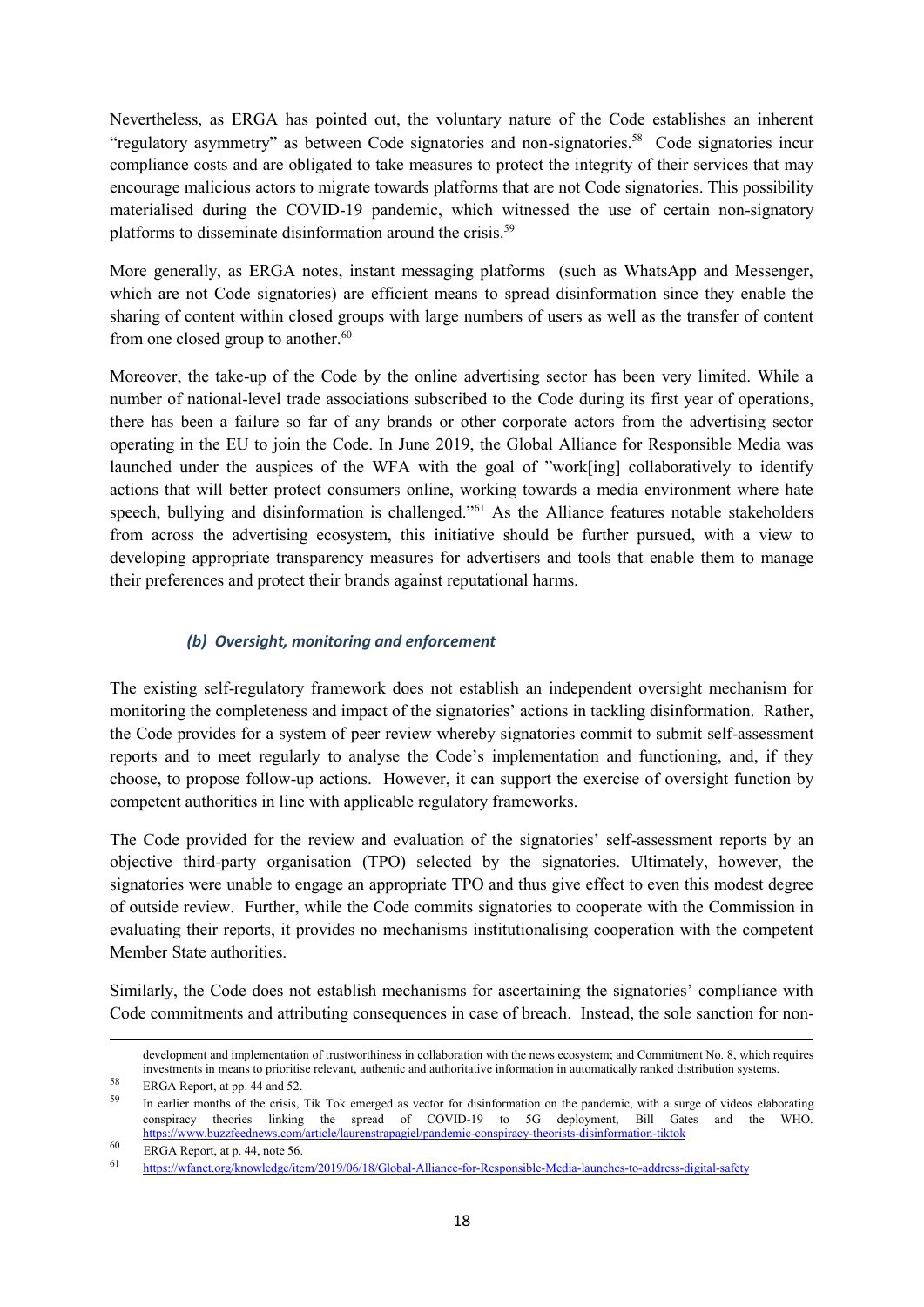compliance is expulsion. The effectiveness of this remedy relies on the aversion of signatories to incur the reputational damage of expulsion, as well as on the collective goodwill and readiness of the signatories to repudiate a peer.

#### *(c) Protection of fundamental rights and mechanisms for redress*

The platform signatories have emerged as gatekeepers in the online information ecosystem, as users increasingly turn to their services to access, impart and share information, and to engage in public affairs. While the Code acknowledges the importance of upholding fundamental rights, in particular the freedom of expression it does not set out procedures to ensure in practice the protection of these rights in the pursuit of actions addressing disinformation. Also, the Code does not provide for regular reporting on these matters to ensure transparency and accountability.

Notably, there is no requirement for complaint procedures or other remedies to prevent or redress the erroneous treatment of content (e.g. demotion) or unwarranted actions against users (e.g. suspension of accounts) which platforms consider to be in violation of their policies on disinformation. It should be noted that the need to ensure the protection of fundamental rights through adequate complaint procedures and redress mechanisms arises in various contexts of information society services provision, not only in relation to disinformation.

## <span id="page-19-0"></span>**4. Conclusions**

The Code of Practice on Disinformation is a unique and innovative tool in the fight against online disinformation. The Code has been acknowledged worldwide, including by some international partners (e.g. Australia, Canada), as a good example of structured cooperation with online platforms to ensure greater transparency and accountability, as well as a useful framework to monitor and improve platforms' policies on disinformation. The Code has also prompted concrete actions and policy changes by the platforms aimed at countering disinformation.

However, this overall assessment highlights that, in order to ensure a complete and consistent application across platforms and Member States, the Code should be further improved in several areas by providing commonly-shared definitions, clearer procedures, more precise commitments as well as transparent key performance indicators and appropriate monitoring, all taking into account applicable regulatory frameworks. Further efforts should also be made to broaden the participation to other relevant stakeholders, in particular from the advertising sector.

Moreover, a more structured model for cooperation between platforms and the research community should be developed. At present, it remains difficult to precisely assess the timeliness, comprehensiveness and impact of platforms' actions, as the Commission and public authorities are still very much reliant on the willingness of platforms to share information and data. The lack of access to data allowing for an independent evaluation of emerging trends and threats posed by online disinformation, as well as the absence of meaningful KPIs to assess the effectiveness of platforms' policies to counter the phenomenon, is a fundamental shortcoming of the current Code.

A structured monitoring programme may constitute a pragmatic way to mobilise the platforms and secure their accountability. The programme for monitoring disinformation around COVID-19 foreseen in the June 2020 Communication will be an opportunity to verify the adequacy of such an approach and prepare the ground for further reflection on the best way forward in the fight to disinformation.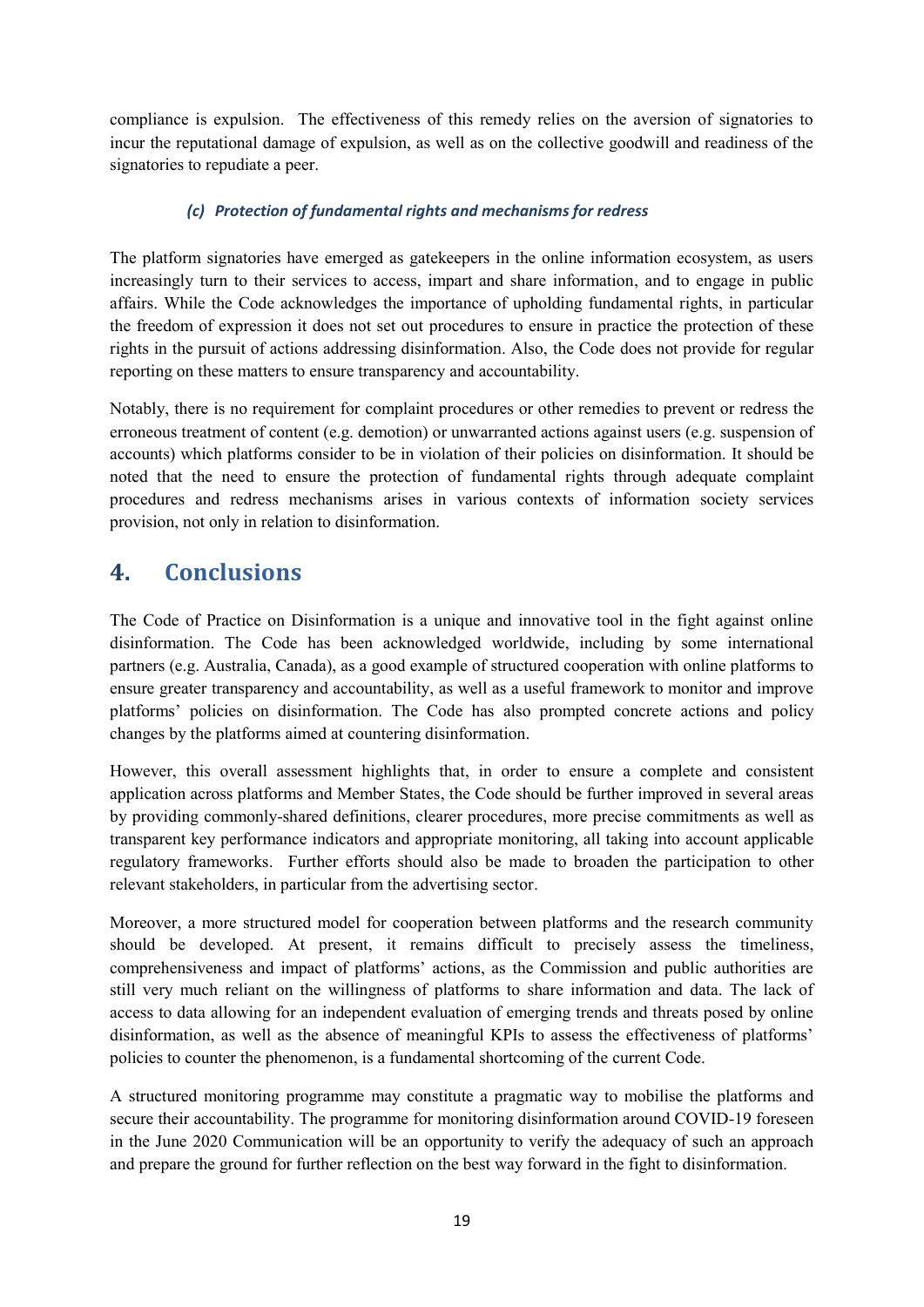The information and findings set out in this assessment should support the Commission's reflections on pertinent policy initiatives, including the European Democracy Action, as well as the Digital Services Act, which will aim to fix overarching rules applicable to all information society services.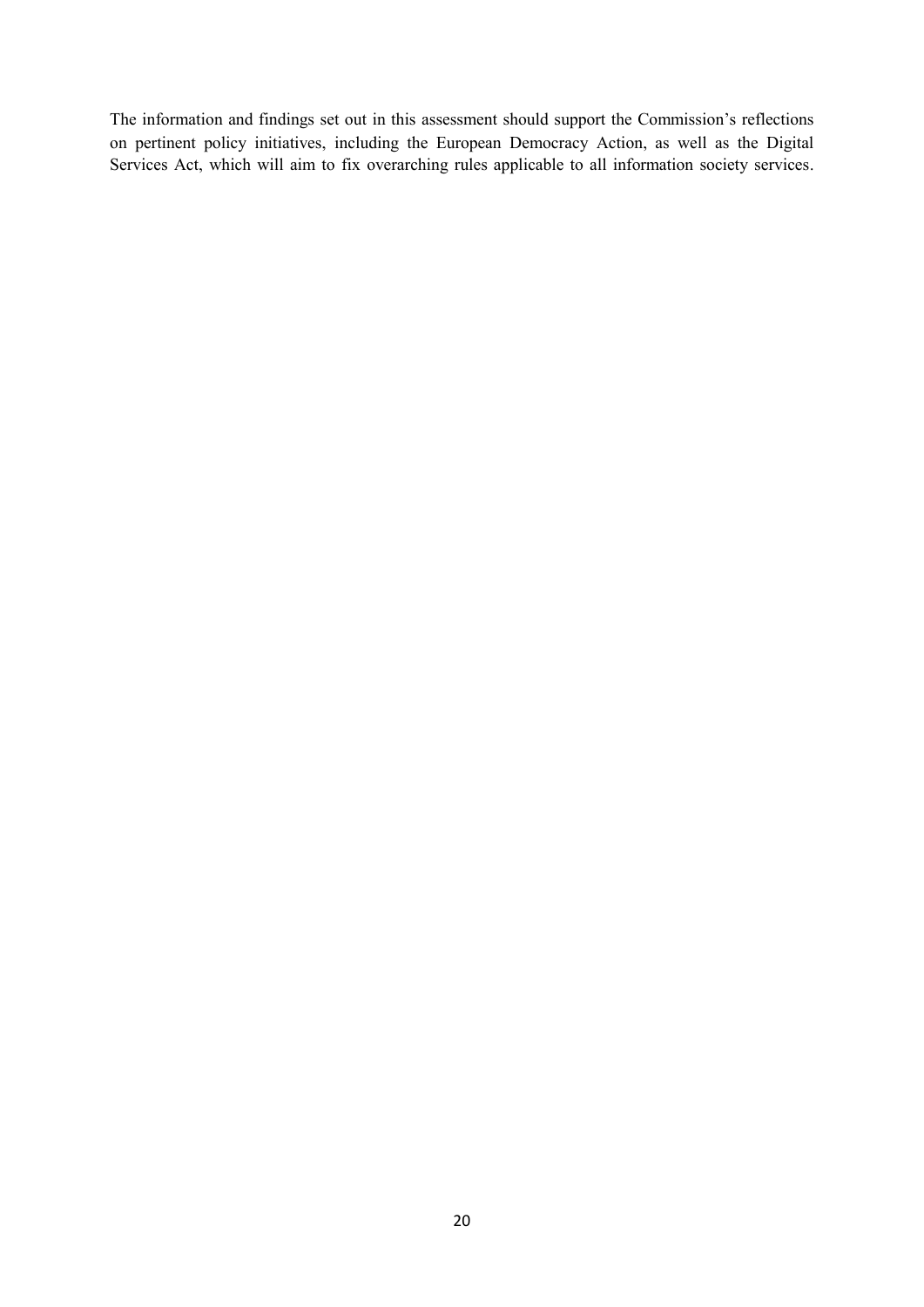## APPENDIX TO STAFF WORKING DOCUMENT

## <span id="page-21-1"></span><span id="page-21-0"></span>Summary of the reports underpinning the assessment of the Code of **Practice**

The following sections present a brief overview of (i) the annual self-assessment reports from the signatories of the Code of Practice on Disinformation (the Code); (ii) a monitoring Report by European Regulators Group for Audiovisual Media Servicew (the ERGA Report); (iii) the Study commissioned from the independent consultancy, Valdani Vicari & Associati (the VVA Study); and (iv) the Commission's 2019 Report on the elections to the European Parliament (the Elections Report). It should be noted that, in breach of the Code, the signatories failed to provide a report from a thirdparty organisation evaluating progress in achieving the Code's commitments.

#### <span id="page-21-2"></span>1. Annual Self-Assessment Reports of the Signatories

In October 2019, the Commission received annual self-assessment reports from the signatories detailing policies, processes and actions undertaken to implement their respective commitments during the Code's first year. The Commission published the signatories' self-assessment reports, along with a summary analysis highlighting particular areas of progress and identifying gaps and shortcomings. $62$ 

Briefly, the self-assessment reports indicate comprehensive efforts by the signatories to implement their commitments during the Code's first year. Reported measures vary in terms of speed and scope across the five pillars of the Code. In general, measures to empower consumers (pillar D) and to empower the research community (pillar E) lag behind those that were subject to the Commission's targeted intermediate monitoring phase. The latter measures concern the disruption of advertising and monetisation incentives for purveyors of disinformation (pillar A), the transparency of political and issue-based advertising (pillar B), and measures to ensure the integrity of services against inauthentic accounts and behaviours (pillar C). There are also differences in the scope of measures taken by each platform to ensure the implementation of their commitments under the five pillars. Finally, there are differences across Member States as regards the deployment of the respective policies by the platforms.

The reports also indicate some intensification of joint efforts between platforms and other stakeholders, including fact-checkers, researchers, civil society and national authorities. These have aimed at improving the resilience of platforms' services against various forms of meddling and media manipulation and at diluting the distribution of disinformation.

Finally, the reports indicate that trade associations signatories have raised awareness over the past year and advocated in favour of take-up of the Code among their members. However, apart from Microsoft and TikTok, no additional platform stakeholders have subscribed to the Code, signalled their intention to adhere to its principles and commitments or otherwise engaged in dialogue to provide information on how they intend to resolve issues of disinformation through their services. It is also notable that brands or other corporate actors from the advertising ecosystem operating in the EU have so far failed to join the Code.

In the Commission's summary analysis, it was observed that the Code, as a self-regulatory standard, has provided an opportunity for greater transparency into the platforms' policies on disinformation, as well as a framework for structured dialogue to monitor, improve and effectively implement those

1

<sup>62</sup> https://ec.europa.eu/digital-single-market/en/news/annual-self-assessment-reports-signatories-code-practice-disinformation-2019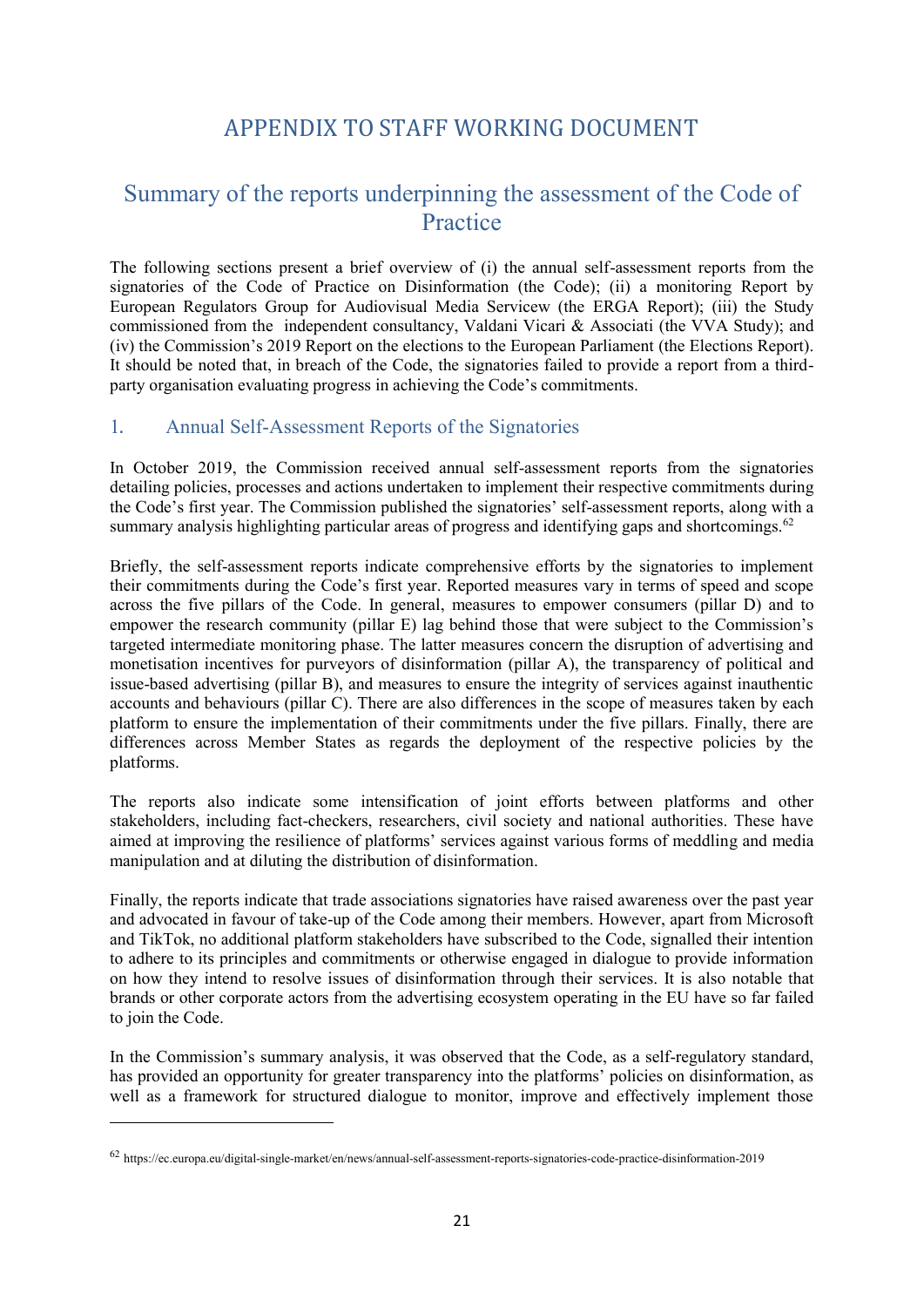policies. However, the analysis of the reports also shows that the provision of data and search tools to the research community is still episodic and arbitrary and does not respond to the full range of research needs. Moreover, cooperation with fact-checkers across the EU is sporadic and a genuine coverage of all Member States and EU languages is still not in sight, showing the need for further efforts towards a mechanism allowing truly independent organisations to cooperate with the platforms (including via relevant and privacy-compliant access to datasets for research purposes).

### <span id="page-22-0"></span>2. ERGA Monitoring Report

1

As called for in the Action Plan against Disinformation (the Action Plan), the European Regulators Group for Audio-visual Media Services (ERGA) has assisted the Commission in monitoring the implementation of the Code at Member State level and in assessing the Code's overall effectiveness. These activities were carried out in two phases by a special ERGA Task Force. The first phase focused on the platforms' implementation of commitments concerning political and issue-based advertising during the run-up to the May 2019 European elections (pillar B).<sup>63</sup> The second phase focused on the implementation of commitments relating to empowering consumers and the research community (pillars D and E) over the course of the Code's first year of operations, with some Member States carrying out additional monitoring on pillars A and C. <sup>64</sup>

Broadly, ERGA's main conclusions are that the Code is "a unique and innovative tool<sup>65</sup>" in the fight against online disinformation, and should be regarded "as a substantial step" in building a structured cooperation between platforms and EU and national audio-visual regulators.

However, ERGA emphasises significant weaknesses that need to be addressed:

- First, the Code lacks uniform definitions and sufficiently precise commitments, which makes it difficult to monitor and quantify the effectiveness of the relevant implementing measures, or draw comparisons across platforms and Member States;
- Second, the Code's commitments have not been implemented consistently across the Code's five pillars, and in some cases not at all, or not in all Member States;
- Third, the Code does not provide for a transparent oversight mechanism as the signatories' self-assessment reports disclose only aggregate EU-level data, which limits the possibilities for a truly independent and objective verification; and
- Fourth, the Code does not apply to all platforms active in the EU, but only to its signatories, who retain discretion as to the scope of their commitments. Moreover, there is no coercive mechanism to ensure effective compliance.

To overcome these shortcomings, ERGA sets out a number of recommendations, including:

The development of common definitions of relevant terms (e.g., "political advertising," "issue-based advertising," "fake news," "manipulation") to ensure a consistent approach across the EU;

<sup>63</sup> Thirteen Member States participated in the first-phase monitoring: Belgium, Croatia, Cyprus, France, Hungary, Italy, Ireland, Latvia, Luxembourg, Poland, Slovakia, Sweden and Spain. The results of the monitoring are summarised in *Report of activities carried out to assist the European Commission in the intermediate monitoring of the Code of Practice on disinformation,* published in June 2019: https://erga-online.eu/wp-content/uploads/2019/06/ERGA-2019-06\_Report-intermediate-monitoring-Code-of[disinformation.pdf](https://erga-online.eu/wp-content/uploads/2019/06/ERGA-2019-06_Report-intermediate-monitoring-Code-of-Practice-on-disinformation.pdf)

<sup>&</sup>lt;sup>64</sup> For the second phase, 13 Member States participated in the monitoring of Pillars D and E. In addition, Italy monitored Pillars A and C and Germany monitored Pillars A, B and C. Pillar B was also monitored by the NRAs in three countries where elections were foreseen: Hungary, Poland and the United Kingdom. The results of the second-phase monitoring are summarised in *ERGA Report on Disinformation: Assessment of the Implementation of the Code of Practice, published in May 2020: [https://erga-online.eu/wp](https://erga-online.eu/wp-content/uploads/2020/05/ERGA-2019-report-published-2020-LQ.pdf)*[content/uploads/2020/05/ERGA-2019-report-published-2020-LQ.pdf](https://erga-online.eu/wp-content/uploads/2020/05/ERGA-2019-report-published-2020-LQ.pdf)

<sup>65</sup> ERGA report, p. 3[, http://erga-online.eu/wp-content/uploads/2020/05/ERGA-2019-report-published-2020-LQ.pdf](http://erga-online.eu/wp-content/uploads/2020/05/ERGA-2019-report-published-2020-LQ.pdf)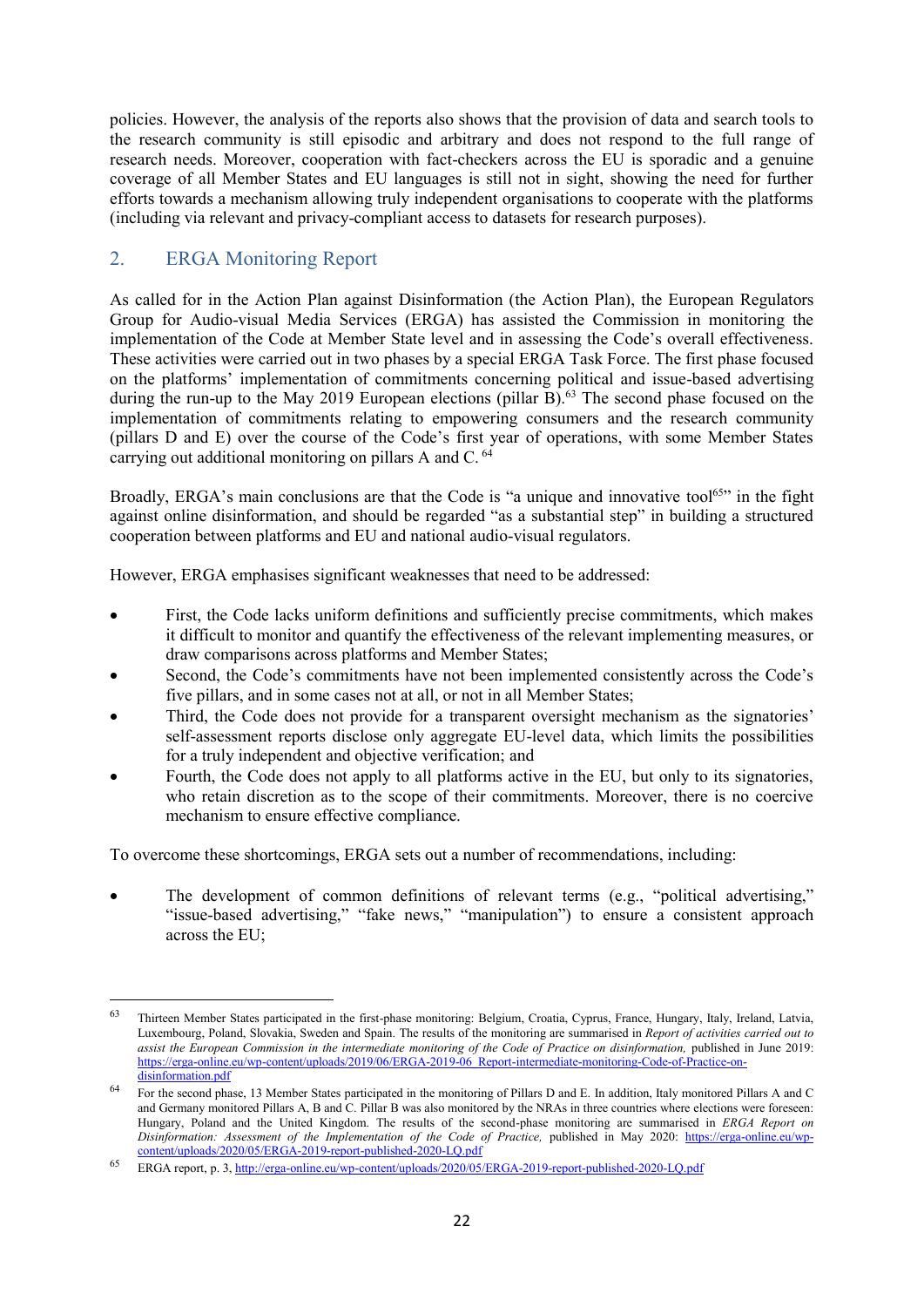- Harmonised mechanisms for the implementation of the Code's commitments, including, for example, common labels for political ads, common registration procedures for sponsors of political ads, and common procedures for issuing warnings about fact-checked information;
- The provision by the platforms, at specified intervals, of datasets, monitoring tools and country-specific information enabling national authorities to carry out their own specific queries and analyses and conduct regular and proper monitoring;
- The drafting of guidelines aimed at improving, rationalising or harmonising the platforms' (i) relationships with fact-checkers, (ii) reactions to consumer complaints and flagging; (iii) involvement in media literacy campaigns; and (iv) relationships with researchers, including potential opportunities for cooperation through EDMO; and
- Further efforts to increase the number of platform signatories to the Code.

Finally, ERGA's overarching recommendation is that a "shift from the current flexible self-regulatory approach to a more co-regulatory one" is required to improve the Code and address the shortcomings identified. This could be achieved through "the introduction of a formal backstop mechanism to deliver the required monitoring and enforcement elements" and provide for "clear reporting obligations, more harmonised procedures and appropriate timeframes."

ERGA further notes that co-regulatory backstops exist in other fields at Member State level, which are grounded in EU and national law and overseen by an independent regulatory authority. These examples might provide inspiration for an EU-wide co-regulatory system ensuring platforms' transparency and accountability. In particular, ERGA recommends the Commission to pursue "a holistic approach" to online content regulation, which might culminate in a Digital Services Act setting out overarching principles for information society services, along with a dedicated legal instrument addressing disinformation in a more flexible and granular way.

## <span id="page-23-0"></span>3. VVA Study on Implementation of the Code

To support its evaluation, the Commission commissioned a study by the independent consultancy Valdani, Vicari and Associates.<sup>66</sup> The VVA Study collected evidence based on structured interviews with key stakeholder groups (Code signatories, non-signatory platforms, national audio-visual regulatory authorities, academia, civil society organisations) identifying points of consensus and areas of disagreement with respect to the Code's:

- **effectiveness***,* with each of the Code's five pillars reviewed individually;
- **efficiency**, in terms of benefits achieved versus administrative burdens;
- **relevance** in spurring stakeholder action to address disinformation;
- **coherence** with other EU interventions in adjacent areas<sup>67</sup>;

1

- **EU added value***,* in relation to initiatives taken at Member State level; and
- sustainability as regards the longevity of outcomes produced.

In addition, the VVA Study provides contextual background on the evolution of the disinformation phenomenon and the challenges posed in the online environment, as well as a summary of legislative

<sup>66</sup> [Study for the Assessment of the Code of Practice against Disinformation \(SMART 2019/0041\)](https://ec.europa.eu/newsroom/dae/document.cfm?doc_id=66649): [https://ec.europa.eu/digital-single](https://ec.europa.eu/digital-single-market/en/news/study-assessment-implementation-code-practice-disinformation)[market/en/news/study-assessment-implementation-code-practice-disinformation.](https://ec.europa.eu/digital-single-market/en/news/study-assessment-implementation-code-practice-disinformation) The Study is based on data gathered through, *inter alia,* structured interviews and other consultations with the Code's platform and trade association signatories, non-signatory platforms, and a cademic and other experts on disinformation; online surveys disseminated to the national regulatory authorities active in ERGA and to experts and professionals on the topic of disinformation; academic literature and specialised journalism addressing the topic; and a review of the Code signatories' self-assessment reports.

<sup>&</sup>lt;sup>67</sup> The other EU initiatives addressed are the E-Commerce Directive, the Audio-visual Media Services Directive, the Copyright Directive, the General Data Protection Regulation, the Directive on the Security of Network and Information Services, and the Code of Conduct on Illegal Hate Speech.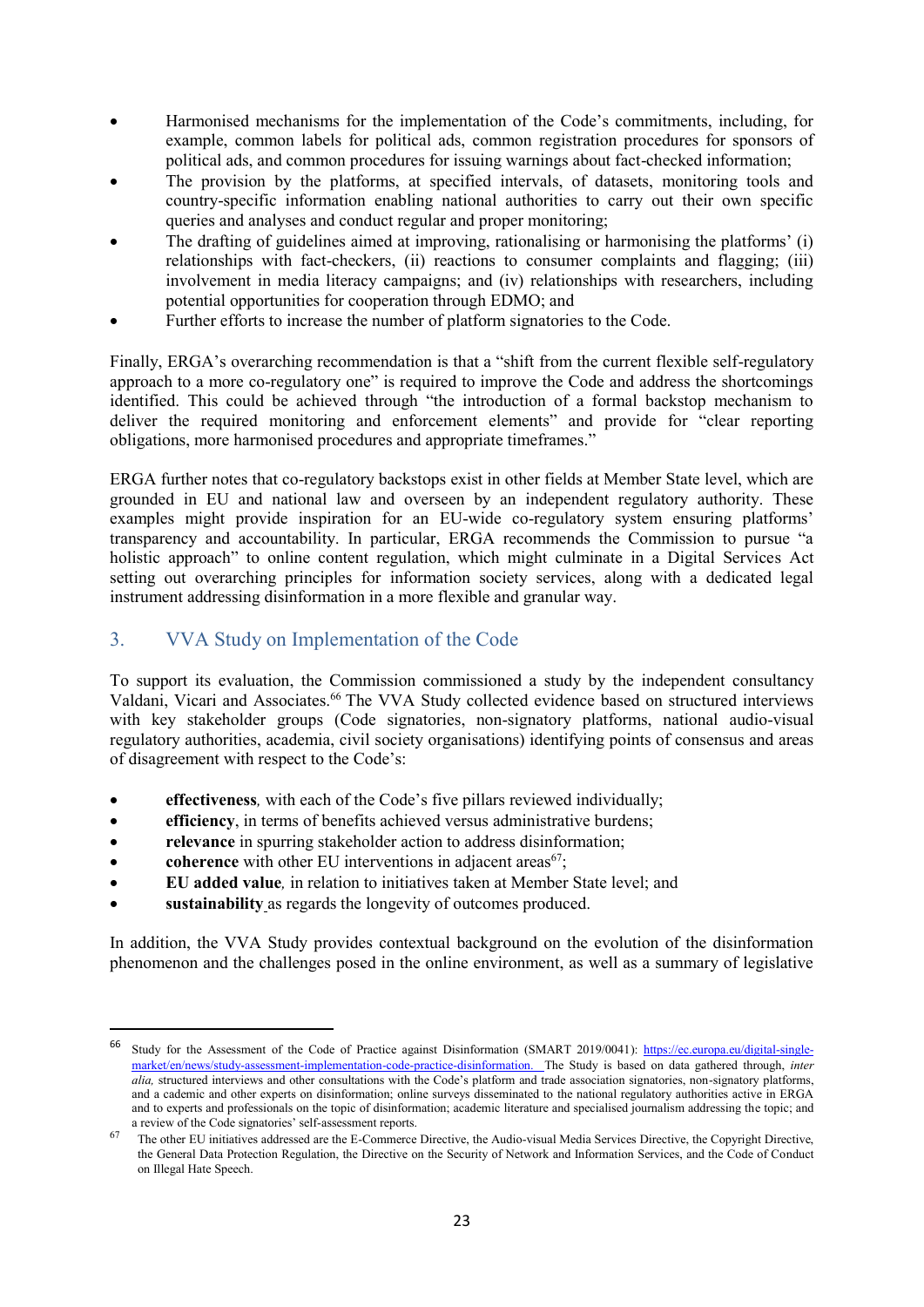and non-legislative initiatives at Member State level addressing disinformation and adjacent concerns. It also develops four case studies on key topics<sup>68</sup>, including proposals for possible KPIs.

The VVA Study's overall conclusions is that the Code should not be abandoned as it has established a common framework to tackle disinformation. Its aims and commitment areas are highly relevant, while its implementation has produced overall positive results. It constitutes a first and crucial step to curb online disinformation and shows European leadership on an issue that is international in nature.

However, the Code has also substantial shortcomings relating to its self-regulatory nature, notably the lack of uniform implementation standards and insufficient clarity around its scope and some of its key concepts.

In essence, the VVA Study recommends that the implementation of the Code should continue, while its effectiveness could be strengthened through the introduction of clearer definitions as well as a mechanism for action in case of non-compliance. It considers that the Code should be complemented by a co-regulatory backstop providing for appropriate enforcement mechanisms, sanctions and redress mechanisms.

The VVA Study proposes two sets of KPIs. The first set would measure disinformation at a general (structural) level, which would measure disinformation and the platforms as a group. The second set would cover the five Pillars and measure the individual performance of each of the platform signatories.

Structural indicators can be tested against any platform service (i.e. these indicators should be generic enough to compare the performance of all types of platforms) and/or website with disinformation content. At the same time, these can also show the impact of the Code at the general level. This would aid the monitoring of whether disinformation is gaining in influence, staying stable or declining. These KPIs should measure the prevalence of disinformation online. This means, for example, monitoring the sources from which users currently access news and the ratio of such sources being authoritative or purveyors of information. In order to monitor the prevalence of disinformation (e.g. how many purveyors of disinformation there are) within the EU, representative samples of the population would be set up in each Member State. Participants would agree to have their online interaction with news and disinformation content monitored in line with GDPR requirements. The VVA Study suggests the following structural indicators:

| <b>Proposed KPIs</b>                            | <b>Description</b>                                               |
|-------------------------------------------------|------------------------------------------------------------------|
| <b>Prevalence</b> of authoritative<br>and       | Number of authoritative and disinformation sources through       |
| disinformation sources in accessing news        | which the sample groups access news and in what language         |
| indirect<br>Direct<br>versus<br>to<br>access    | Whether the sample accesses authoritative/disinformation         |
| authoritative and disinformation source         | content directly (e.g. via browser) or indirectly through social |
|                                                 | media and in what language                                       |
| Engagement with websites that are not           | Within the sample, how many people engage (access, share,        |
| mainstream<br>outlets and<br><b>news</b><br>not | comment, etc.) with news published on non-authoritative          |
| purveyors of disinformation (i.e. not in        | websites that cannot be considered<br>purveyors<br>of            |
| the top 100 websites identified as such)        | disinformation and in what language                              |
| Level of engagement with top $100^{69}$         | Within the sample, how many people engage with the top 100       |
| websites identified<br>of<br>as<br>purveyors    | websites identified as purveyors of disinformation by fact-      |
| disinformation                                  | checkers in their native and other languages                     |

<sup>&</sup>lt;sup>68</sup> The topics addressed are: (i) issue-based advertising; (ii) Key Performance Indicators; (iii) partnerships between platforms with researchers and data requests; and (iv) partnerships between platforms and fact-checkers.

<sup>&</sup>lt;sup>69</sup> This number would be proportionate to the population of each Member State, i.e. smaller Member States could consider the top 30 to 50 websites.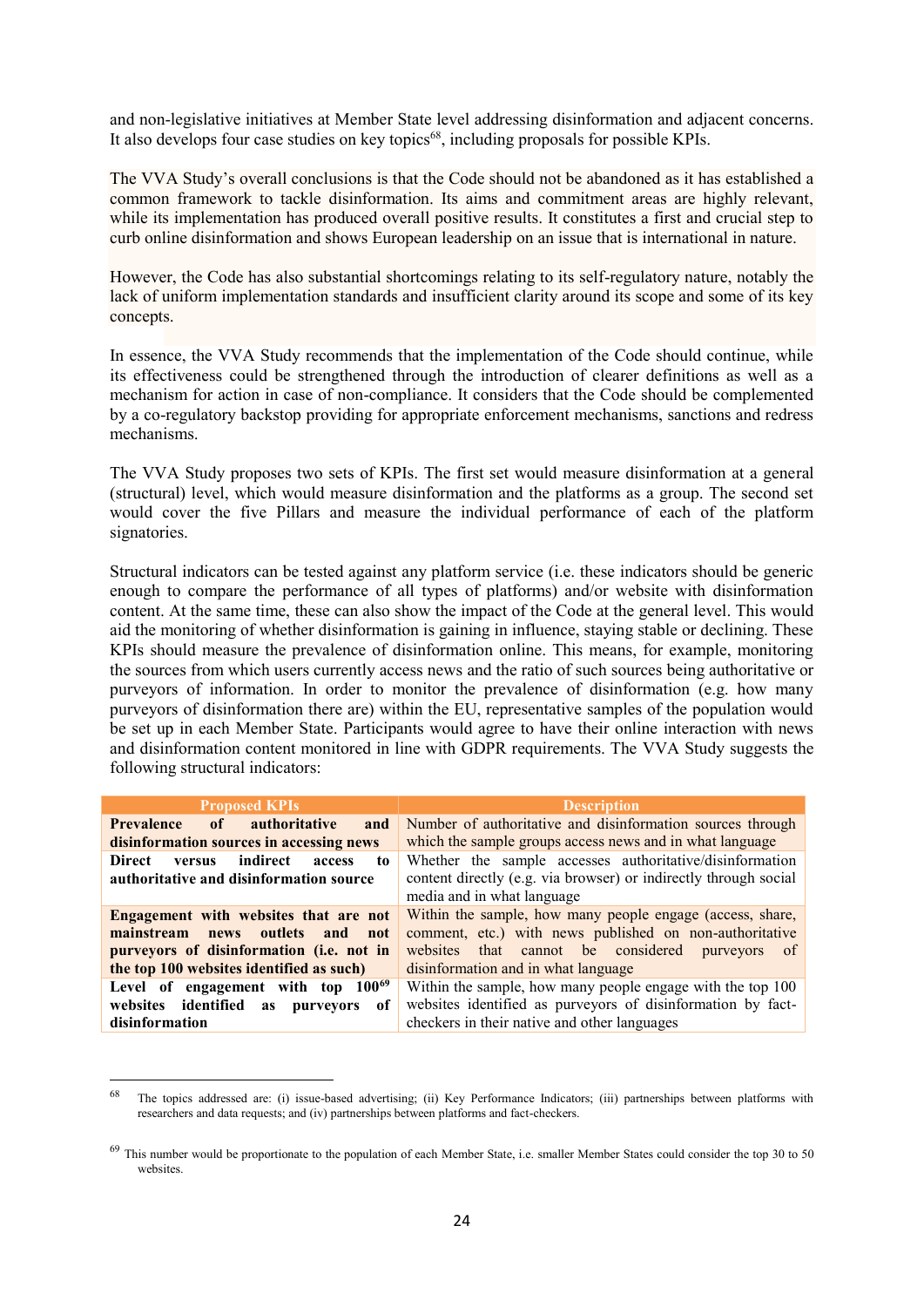Service-level indicators should measure the progress of each platform in countering disinformation. The aim would be to find out not just the quantity of disinformation that is present on the platforms, but to focus on its actual impact by better understanding how disinformation propagates through the society, how it affects users. The service-level KPIs could also make use of the sample groups created for the structural level KPIs to collect some control data. The study suggests the following list of service-level indicators: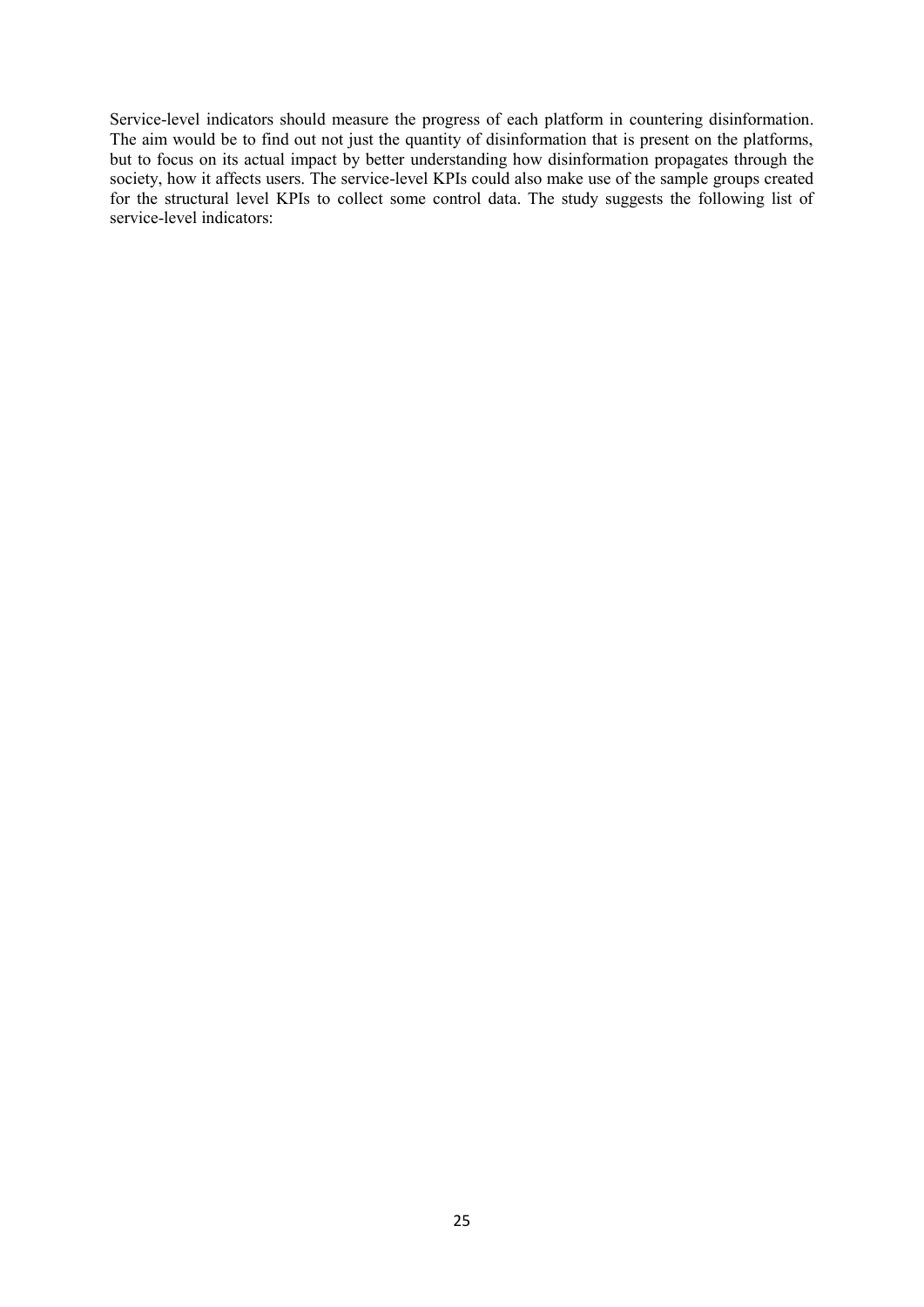| <b>Code Pillar</b>           | <b>Proposed KPIs</b>                                                                                                                                                                                                                                                                                                                                                                                                                               | <b>Description</b>                                                                                                                                                   |  |  |
|------------------------------|----------------------------------------------------------------------------------------------------------------------------------------------------------------------------------------------------------------------------------------------------------------------------------------------------------------------------------------------------------------------------------------------------------------------------------------------------|----------------------------------------------------------------------------------------------------------------------------------------------------------------------|--|--|
|                              | Direct investment spent on identifying/deactivating disinformation content as percentage of                                                                                                                                                                                                                                                                                                                                                        | Quantify investments of platforms in fighting disinformation                                                                                                         |  |  |
|                              | turnover                                                                                                                                                                                                                                                                                                                                                                                                                                           |                                                                                                                                                                      |  |  |
|                              | Direct investment spent on identifying/deactivating disinformation content per user as                                                                                                                                                                                                                                                                                                                                                             | Quantify investment of platforms in fighting disinformation in terms of human                                                                                        |  |  |
|                              | percentage of total turnover per user                                                                                                                                                                                                                                                                                                                                                                                                              | resources                                                                                                                                                            |  |  |
| <b>General level</b>         | Number and types of tools available per MS                                                                                                                                                                                                                                                                                                                                                                                                         | Qualitative assessment of whether all tools platforms developed in connection to                                                                                     |  |  |
|                              |                                                                                                                                                                                                                                                                                                                                                                                                                                                    | combating disinformation are available in all MS                                                                                                                     |  |  |
|                              | Ratio of total donations made to NGOs, civil society, etc to support initiatives combating                                                                                                                                                                                                                                                                                                                                                         | Quantify investment of platforms into independent initiatives to combat                                                                                              |  |  |
|                              | disinformation (e.g. media literacy campaigns) against total turnover                                                                                                                                                                                                                                                                                                                                                                              | disinformation                                                                                                                                                       |  |  |
|                              | These indicators aim to provide an overarching picture into the importance of combating disinformation. As the platforms have different business models, they should be grouped                                                                                                                                                                                                                                                                    |                                                                                                                                                                      |  |  |
|                              | based on the services provided when comparing the results.                                                                                                                                                                                                                                                                                                                                                                                         |                                                                                                                                                                      |  |  |
|                              | Total turnover of advertising operators from advertisement placement                                                                                                                                                                                                                                                                                                                                                                               | Revenue created during a certain time period                                                                                                                         |  |  |
|                              | Total of foregone (lost) revenue due to certain accounts being closed due to being                                                                                                                                                                                                                                                                                                                                                                 | Estimate of revenue lost due to closure of certain accounts due to their link with                                                                                   |  |  |
|                              | purveyors of disinformation                                                                                                                                                                                                                                                                                                                                                                                                                        | disinformation                                                                                                                                                       |  |  |
| Pilar I: Scrutiny of         | Total advertisement revenue from top 100 websites identified as purveyors of                                                                                                                                                                                                                                                                                                                                                                       | The amount of money that flows to the most prominent purveyors of disinformation                                                                                     |  |  |
| ad placements                | disinformation                                                                                                                                                                                                                                                                                                                                                                                                                                     | due to advertisement placement                                                                                                                                       |  |  |
|                              | The data for these indicators could be collected, for example, on a semester basis comparing the evolution. These indicators would show the development with regard to                                                                                                                                                                                                                                                                             |                                                                                                                                                                      |  |  |
|                              | demonetisation of purveyors of disinformation, in monetary terms but also in number of ad operators/accounts and how the revenue developed over time in comparison with the                                                                                                                                                                                                                                                                        |                                                                                                                                                                      |  |  |
|                              | overall market.                                                                                                                                                                                                                                                                                                                                                                                                                                    |                                                                                                                                                                      |  |  |
|                              | Number of mislabelled political and issue-based advertising                                                                                                                                                                                                                                                                                                                                                                                        | The prevalence of false positives and negatives in the ad libraries                                                                                                  |  |  |
|                              | Ratio of total turnover of issue-based advertising with revenue lost due to accounts closed                                                                                                                                                                                                                                                                                                                                                        | The prominence of issue-based labelling and its impact on revenues                                                                                                   |  |  |
|                              | down due to breach of issue-based advertising policies                                                                                                                                                                                                                                                                                                                                                                                             |                                                                                                                                                                      |  |  |
|                              | Ratio of number of labelled political advertising against number of political advertising that                                                                                                                                                                                                                                                                                                                                                     | To estimate the redistribution of political advertising due to further engagement by                                                                                 |  |  |
| <b>Pillar II: Political</b>  | lost its labelling due to further engagement (e.g. sharing) by platform users per genuine and<br>inauthentic users                                                                                                                                                                                                                                                                                                                                 | genuine and inauthentic users. This is to first look at how many advertisements lose<br>their labelling due to further engagement but also what is the impact on the |  |  |
| and issue-based              | Ratio of engagement with labelled political advertising against engagement with political                                                                                                                                                                                                                                                                                                                                                          | engagement with the advertising once it lost its labelling. In case a platform does not                                                                              |  |  |
| advertising                  | advertising that lost its labelling due to further engagement (e.g. sharing) by platform users                                                                                                                                                                                                                                                                                                                                                     | have a working definition of an inauthentic user, a common set of principles could be                                                                                |  |  |
|                              | per genuine and inauthentic users                                                                                                                                                                                                                                                                                                                                                                                                                  | set $up^{70}$                                                                                                                                                        |  |  |
|                              |                                                                                                                                                                                                                                                                                                                                                                                                                                                    |                                                                                                                                                                      |  |  |
|                              | These KPIs are based on the assumption that an auditing system will be put in place to ensure that all platforms are to provide the dedicated independent body with a dataset for all<br>paid for content to spot false negatives/positives. These indicators would show development regarding completeness of the ad libraries and political and issue-based policies<br>particularly regarding engagement with labelled and mislabelled content. |                                                                                                                                                                      |  |  |
|                              |                                                                                                                                                                                                                                                                                                                                                                                                                                                    |                                                                                                                                                                      |  |  |
|                              | Ratio (estimate) of inauthentic accounts/users that remained alive/active after creation                                                                                                                                                                                                                                                                                                                                                           | What proportion of all accounts are considered to be fake/inauthentic that are not                                                                                   |  |  |
|                              | against all active accounts                                                                                                                                                                                                                                                                                                                                                                                                                        | caught by the platforms policies before their creation                                                                                                               |  |  |
|                              | Ratio of all engagement (e.g. posts, likes, comments, shares) inauthentic accounts/users                                                                                                                                                                                                                                                                                                                                                           | Measure of the actual impact of inauthentic accounts/ users. Can be used to monitor                                                                                  |  |  |
|                              | have had with genuine users before being detected and deactivated due to a breach of                                                                                                                                                                                                                                                                                                                                                               | the role of inauthentic accounts/ users in promoting disinformation                                                                                                  |  |  |
| <b>Pillar III: Integrity</b> | platform policies against all engagement inauthentic accounts/users have had with other                                                                                                                                                                                                                                                                                                                                                            |                                                                                                                                                                      |  |  |
| of services                  | inauthentic accounts/users before being detected and deactivated due to a breach of                                                                                                                                                                                                                                                                                                                                                                |                                                                                                                                                                      |  |  |
|                              | platform policies                                                                                                                                                                                                                                                                                                                                                                                                                                  |                                                                                                                                                                      |  |  |
|                              | Ratio of directly contracted employees (or FTE) tasked with identifying/deactivating                                                                                                                                                                                                                                                                                                                                                               | Quantify investments of platforms in fighting disinformation                                                                                                         |  |  |
|                              | disinformation content as percentage of total number (or FTE) of staff                                                                                                                                                                                                                                                                                                                                                                             |                                                                                                                                                                      |  |  |
|                              | Number of fake accounts/fake users deactivated following their report by a genuine user                                                                                                                                                                                                                                                                                                                                                            | Measure magnitude of the problem of fake accounts/fake users                                                                                                         |  |  |

<sup>&</sup>lt;sup>70</sup> Using, for example, the method to identify suspicious behaviour elaborated in T. Davis, , S. Livingston, M. Hindman. Suspicious Election Campaign Activity on Facebook: How a Large Network of Suspicious Accounts Promoted Alternative Für Deutschland in the 2019 EU Parliamentary Elections. Available at: [https://smpa.gwu.edu/sites/g/files/zaxdzs2046/f/2019-07-22%20-](https://smpa.gwu.edu/sites/g/files/zaxdzs2046/f/2019-07-22%20-%20Suspicious%20Election%20Campaign%20Activity%20White%20Paper%20-%20Print%20Version%20-%20IDDP.pdf) [%20Suspicious%20Election%20Campaign%20Activity%20White%20Paper%20-%20Print%20Version%20-%20IDDP.pdf](https://smpa.gwu.edu/sites/g/files/zaxdzs2046/f/2019-07-22%20-%20Suspicious%20Election%20Campaign%20Activity%20White%20Paper%20-%20Print%20Version%20-%20IDDP.pdf)

 $\overline{a}$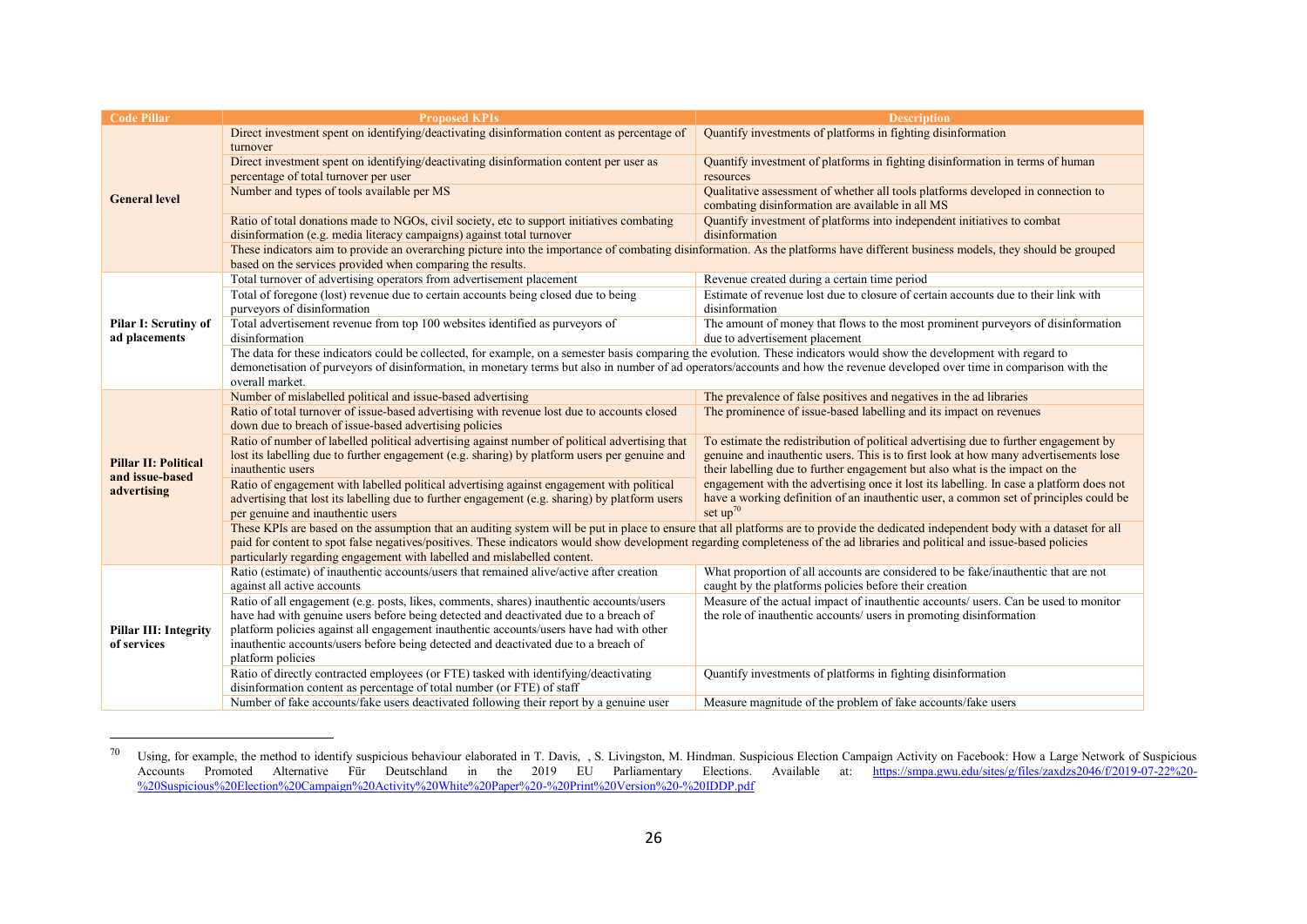|                                              | These indicators are looking into the impact inauthentic accounts and users have on spreading disinformation across platforms. These indicators can also be further assessed/analysed<br>in connection with structural indicators, particularly, the prevalence of top 100 websites identified as purveyors of disinformation. |                                                                                                               |  |  |
|----------------------------------------------|--------------------------------------------------------------------------------------------------------------------------------------------------------------------------------------------------------------------------------------------------------------------------------------------------------------------------------|---------------------------------------------------------------------------------------------------------------|--|--|
|                                              | Ratio of complaints submitted by users about disinformation content against number of<br>complaints followed up                                                                                                                                                                                                                | Effectiveness of platforms to follow up with their users                                                      |  |  |
|                                              | Ratio of the number of pieces of content reviewed by fact-checkers against total number of<br>pieces of new content created on a monthly basis                                                                                                                                                                                 | Approximation of the "safety" of content on platforms                                                         |  |  |
| Pillar IV:<br><b>Empowering</b><br>consumers | Ratio of number of users who have used tools designed to improve empowering consumers<br>(e.g. tools that provide context to content, or that show why consumers are shown certain<br>content) against all instances these tools were available                                                                                | The effectiveness of tool designed to empower consumers                                                       |  |  |
|                                              | Number of users that interacted with disinformation content produced by inauthentic<br>accounts/users that were notified when such content was removed                                                                                                                                                                         | How effective the platforms are on informing users that they have interacted with a<br>disinformation content |  |  |
|                                              | These indicators aim to assess the effectiveness of the tools the platforms provide to consumers in combating disinformation. As a proxy, these indicators should provide information<br>on how reliable the algorithms put in place by platforms are to combat disinformation and to empower their consumers.                 |                                                                                                               |  |  |
| Pillar V:                                    | Ratio of number of academic/research organisations that enter into relevant arrangements<br>with platforms against number of data requests received                                                                                                                                                                            | Effectiveness of cooperation of platforms and the research community                                          |  |  |
| <b>Empowering the</b><br>research            | Ratio of donations made to academic/research organisations for research projects against<br>total investment into combating disinformation                                                                                                                                                                                     | Quantify investment of platforms into research supporting fight against disinformation                        |  |  |
| community                                    | With these indicators, the aim is to investigate how effective the cooperation with the research community is.                                                                                                                                                                                                                 |                                                                                                               |  |  |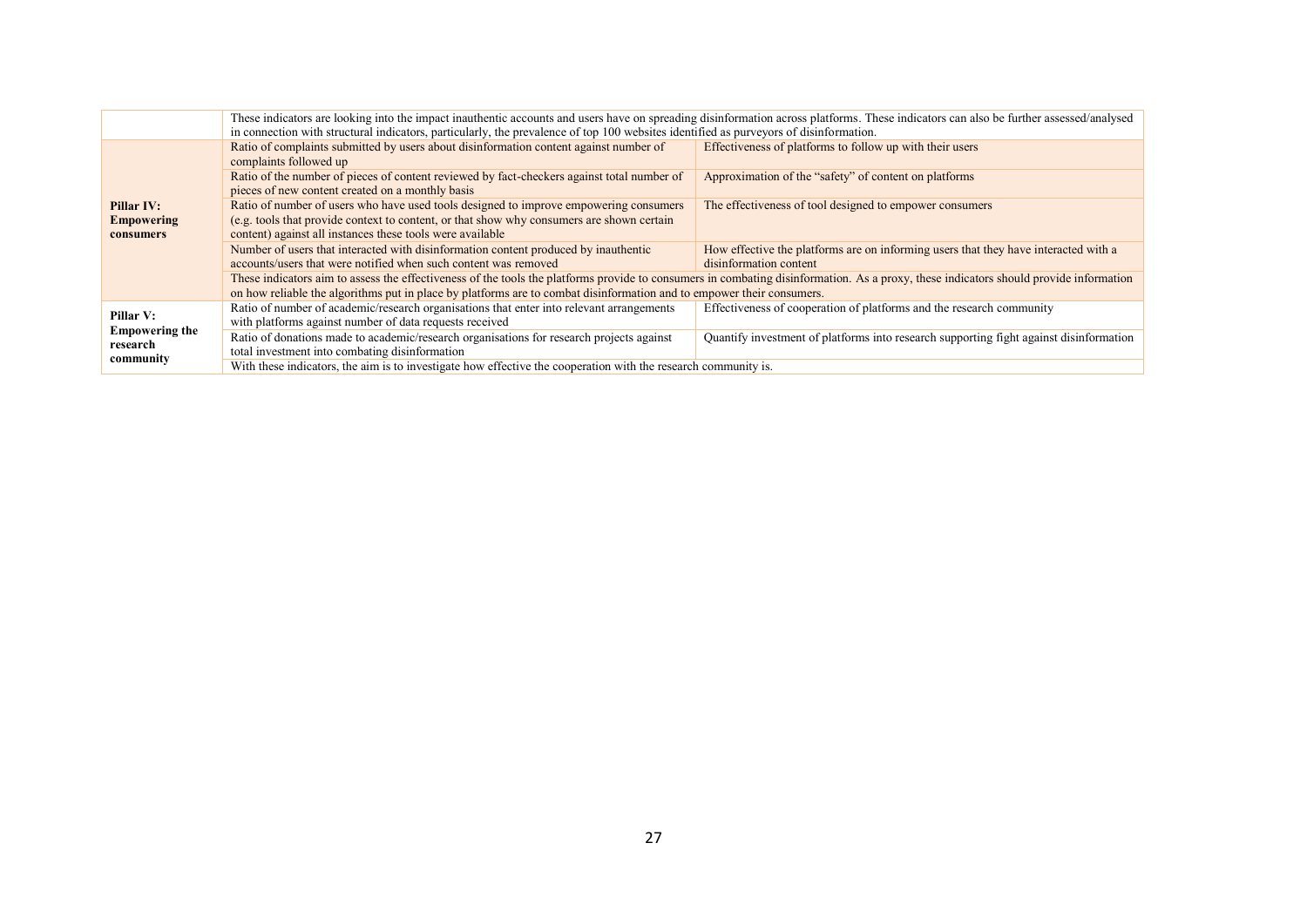#### <span id="page-28-0"></span>4. The Commission 2019 Elections Report

On 19 June 2020, the Commission published its report on the conduct of the 2019 European elections<sup>71</sup>, which sets out key lessons learned and potential follow-up measures, including under the European Democracy Action Plan and the 2020 EU Citizenship Report. It looks in particular at the participation in elections, assesses ways towards a transparent electoral process with a truly European dimension, summarises work done under the Electoral Package<sup>72</sup>, and addresses disinformation and election manipulation.

Complementing the specific transparency commitments for online platforms under the Code of Practice, the Electoral Package included a Recommendation<sup>73</sup> that invited Member States to encourage the transparency of online political advertising by calling upon European and national political parties, foundations and campaign organisations to take measures that enable citizens to recognise paid-for communications online, the amount of money spent, its source and the means by which such communications are targeted to them. In this regard, the Elections Report finds that:

- Some Member States reported having transparency rules on paid political communications, though difficulties remain with access to data and capability to conduct monitoring and thus enforcement for online conduct.
- Some Member States reported that they are now considering legislation on transparency of online political advertising, to introduce or to modernise online transparency rules; and
- National and European political parties reported that they took steps to comply both with the applicable legislation and the requirements set by online platforms in their terms of service.
- However, they generally did not take additional transparency measures (e.g. listing their online political advertisements on party websites or providing information on online ad spend) as called for in the Recommendation.
- National and European political parties expressed their wish for clarification of the rules on transparency, the correct approach to be taken by platforms as regards EU-wide campaigning and the provision of open access online databases for parties to make their transparency disclosures.

As regards the authorisation procedures for online political advertising established by online platforms, some political parties found the procedures complicated, slow and insufficiently transparent, including problems of late approvals and editorial censorship.<sup>74</sup>

More generally, while certain online platforms engaged directly with some Member States, the Elections Report highlights the need for more equal treatment of different national electoral authorities and more operational interactions to support their oversight functions, including better access to data, identification contact points and possibilities for information exchanges in the languages of the Member States concerned.

 $\overline{\phantom{a}}$ 

 $71$  Commission Communication, Report on the 2019 elections to the European Parliament, at: [https://ec.europa.eu/commission/presscorner/detail/en/ip\\_20\\_1123](https://ec.europa.eu/commission/presscorner/detail/en/ip_20_1123)

 $72$  The Electoral Package consisted of a Recommendation on election cooperation networks, online transparency, protection against cybersecurity incidents and fighting disinformation campaigns; guidance on the application of the EU's General Data Protection Regulation; and a legislative amendment tightening the rules on European political party fundin Regulation; and a legislative amendment tightening the rules on European political party funding. [https://ec.europa.eu/commission/presscorner/detail/en/IP\\_18\\_5681](https://ec.europa.eu/commission/presscorner/detail/en/IP_18_5681)

<sup>&</sup>lt;sup>73</sup> Commission Recommendation of 12 September 2018 on election cooperation networks, online transparency, protection against cybersecurity incidents and fighting disinformation campaigns in the context of elections to the European Parliament, C(2018) 5949 final, at [: https://ec.europa.eu/commission/sites/beta-political/files/soteu2018-cybersecurity-elections-recommendation-5949\\_en.pdf](https://ec.europa.eu/commission/sites/beta-political/files/soteu2018-cybersecurity-elections-recommendation-5949_en.pdf)

<sup>74</sup> Several European parties cited policy changes introduced by Facebook in March 2019, which require advertisers to be separately authorised in each country in which political advertising was being run, as presenting an obstacle to paid-for political communications at a European level.